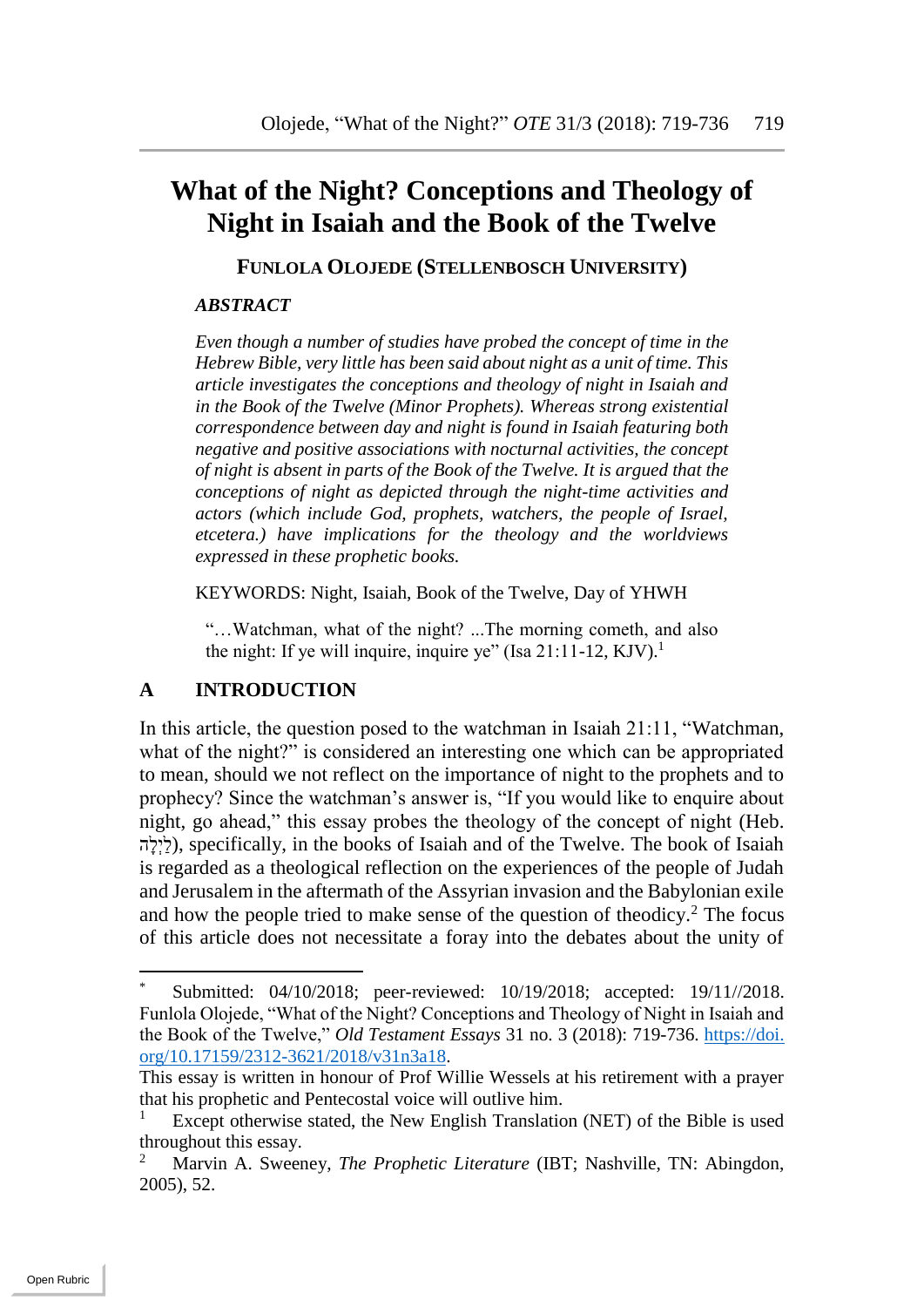Isaiah but the discussion considers the book in its final form – as a unity and essentially in relation to the Book of the Twelve.

The Book of the Twelve, also known as the Minor Prophets, $3$  is regarded as a collection of individual works and a single prophetic volume which consists of Hosea, Joel, Amos, Obadiah, Jonah, Micah, Nahum, Habakkuk, Zephaniah, Haggai, Zechariah and Malachi.<sup>4</sup> Historically, the textual unity of the Twelve has been acknowledged based on literary and thematic affinities identified within the Book although some scholars tend to disagree on the nature of the unity.<sup>5</sup> Sweeney notes that the Book of the Twelve shares "an intertextual relationship with the book of Isaiah that points to a very different understanding of the significance of world events for understanding divine purpose". Whereas "Isaiah identifies the manifestation of YHWH's sovereignty with the rise of the Persian Empire", the Book of the Twelve "calls upon its audience to fight against the nations that oppress Israel/Judah/Jerusalem under the rule of YHWH and the Davidic monarch in order to realise the promised restoration of Jerusalem".<sup>6</sup> What is more central to the argument in this essay is Sweeney's observation that:

> To a certain degree, the book of the Twelve engages in debate with the book of Isaiah, which offers a similar reflection. But whereas Isaiah envisions a scenario in which Israel will join the nations at Jerusalem in submitting to YHWH and will accept Persian rule as an expression of the divine will, the book of the Twelve collectively argues that YHWH will raise a Davidic messiah who will play a role

<sup>3</sup> See Gerhard F. Hasel, *Understanding the Book of Amos: Basic Issues in Current Interpretations.* (Grand Rapids, MI: Baker Book House, 1991), 17fn1.

<sup>4</sup> A different sequence of the books from the Masoretic textual tradition is found in the LXX and 4QXIIa. See Richard J. Coggins, "In Wrath Remember Mercy: A Commentary on the Book of Nahum", in *Israel among the Nations: A Commentary on the Books of Nahum and Obadiah and Esther* (ed. Richard J. Coggins and Paul S. Re'emi; Grand Rapids, MI: Wm. B. Eerdmans, 1985), 5-63 (12). Barry Alan Jones, *The Formation of the Book of the Twelve: A Study in Text and Canon* (SBL Dissertation Series 149; Atlanta, GA: SBL, 1995), 3. Sweeney, *The Prophetic Literature,* 165. Nogalski sees the Book of the Twelve as "a compendium of prophetic speeches and speeches … circulated as independent collections before being incorporated into a developing multivolume corpus". James D. Nogalski, *The Book of the Twelve: Hosea— Jonah* (Smyth and Helwys Bible Commentary; Macon, GA: Smyth & Helwys Publishing, 2011), 11.

<sup>5</sup> Jones, *The Formation of the Book of the Twelve,* 6-7, 22. Jones notes that, "Scholars who judge the Book of the Twelve to be a literary unity are generally more sceptical about either the existence of comprehensive redactional layers within the text, or the possibility of reliably identifying such layers. Instead, these scholars view the Book of the Twelve as a compilation of pre-existing materials that were recognized as already possessing literary, thematic, or structural affinities". Jones, *The Formation of the Book of the Twelve,* 23.

<sup>6</sup> Sweeney, *The Prophetic Literature,* 172.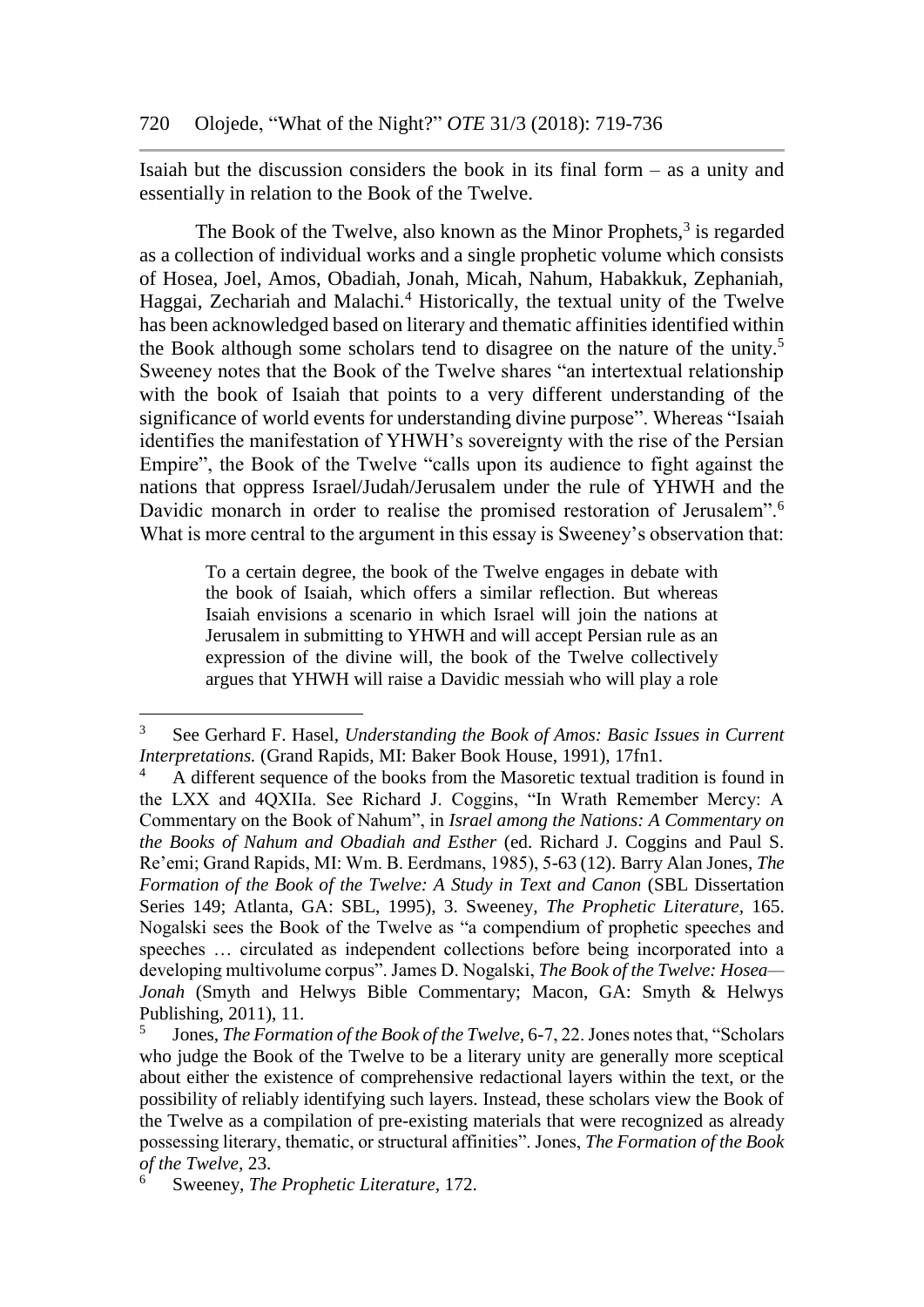in enabling YHWH to defeat the nations that oppress Jerusalem, thereby prompting them to recognize YHWH's sovereignty.<sup>7</sup>

Findings from my two previous studies on night show that day and night as well as light and darkness often form a word pair in the Old Testament, and that whereas night is naturally identified with darkness, day is associated with light. As a word pair, "day and night" (e.g. Eccl 8:16; Isa 60:1; 62:6) as well as its negative variant, day nor night (e.g. Lev 8:35; Josh 1:8; 2 Chr 6:20; Neh 1:6; Jer 9:1; Lam 2:18) is used figuratively in the Old Testament to express a continuous or perpetual process—that which takes place around the clock or nonstop.<sup>8</sup> With respect to the book of Job and the Psalter, I have demonstrated that though some activities take place both in the day and the night<sup>9</sup> and that both positive and negative images are associated with the night in Job and in the Psalter where we also find similar night-time activities; in both books; night-time activities are carried out by human and spirit beings as well as non-human beings (Pss 22:2; Job 4:15-21; 24:14; 34:14-15, 25; 35:10). But animals, birds and other elements of nature such as the dew, whirlwind, firmament, moon and stars also constitute non-human actors.<sup>10</sup>

A subsequent study of night in Proverbs-Qoheleth-Song of Songs shows that as in Job-Psalter, the images of the night in Proverbs are both positive and negative whereas in Qoheleth, the tension between night and day or between darkness and light is unresolved. Rest and restlessness are experienced in the night but Qoheleth deflects from staring night in the face by focusing on the sun. In the Song, love, romance, dreams and desire mingle with violence, disappointment and despair. Yet the Song ends on a positive hopeful note.<sup>11</sup> The findings on night in Proverbs-Qoheleth-SoS seem to complement what has been overlooked by the Job-Psalter. Whereas the conception of night in the Job-Psalter centres primarily on God who can be viewed as the main nocturnal actor, such a theocentric focus is missing in the Proverbs-Qoheleth-SoS text. On the other hand, neither Job nor the Psalmist is concerned about love or romance in the night like the lovers in the SoS, but then the violence in the street in the SoS echoes the kind of violence from which the Psalmist cries out to God for deliverance and which is noted also by Job (e.g. Ps. 55:9-10; Job 24:14).

In what follows, I shall argue that any theological consideration of the temporal implications of the references to night (or even to darkness) in the book of Isaiah and the Book of the Twelve must necessarily take into account the

<sup>&</sup>lt;sup>7</sup> Sweeney, *The Prophetic Literature*, 208.

Funlola O. Olojede, "What of the Night? Theology of Night in the Book of Job and the Psalter," *OTE* 28/3 (2015): 724-737 (727).

 $\frac{9}{10}$  Olojede, "What of the Night", 734.

<sup>&</sup>lt;sup>10</sup> Olojede, "What of the Night", 735.<br><sup>11</sup> Olojede, Funlola O. "What of the

<sup>11</sup> Olojede, Funlola O. "What of the Night? Conceptions of Night in Proverbs, Ecclesiastes and Song of Songs," *Scriptura* 116/2 (2017): 148-159 (154-155).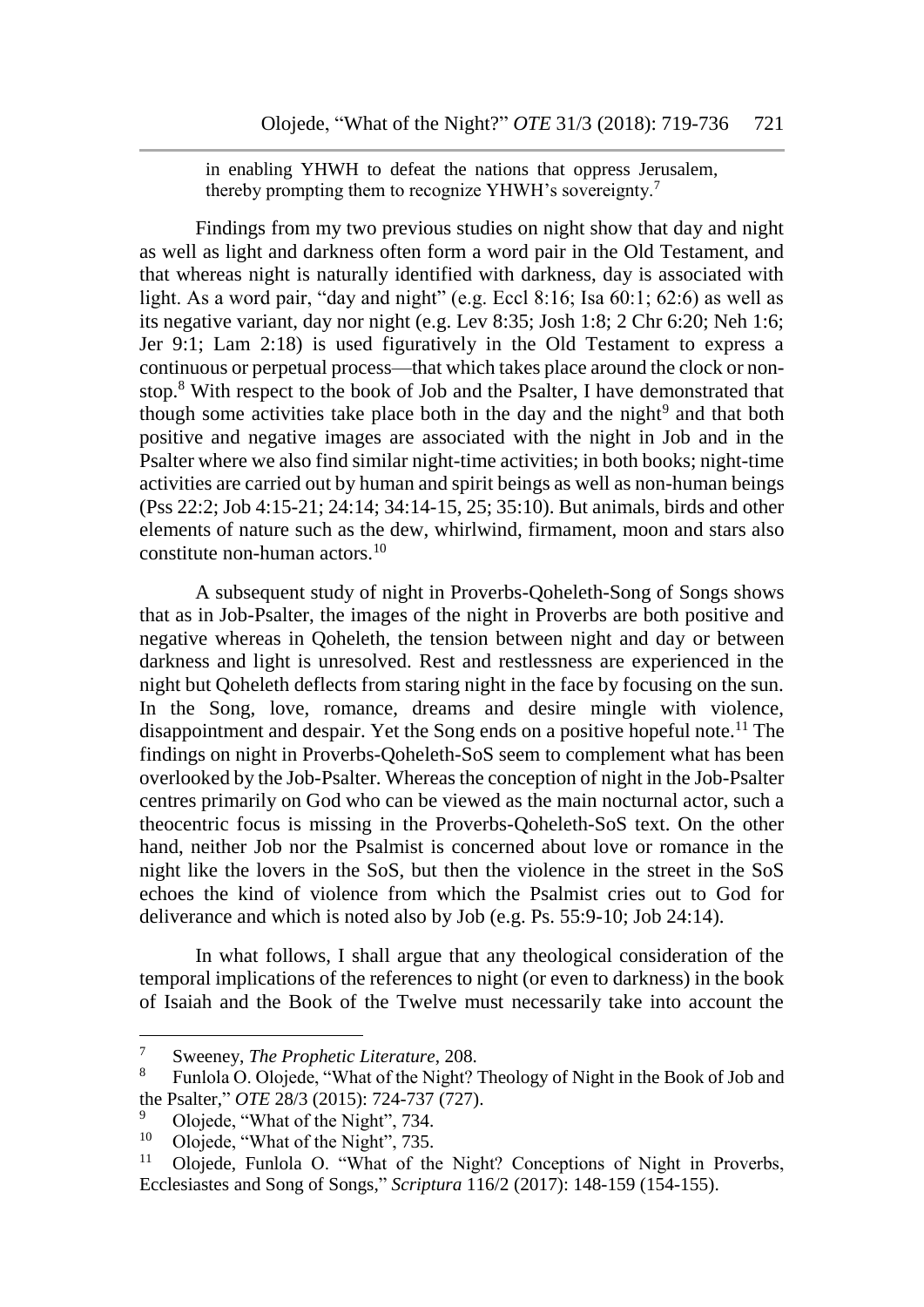social-historical context and the trauma that characterised the period described in the two texts. Elsewhere in my previous studies on night, it has been noted that night as a unit of time is used in the Old Testament either literally or "metaphorically to refer to a time of crisis, of distress, of helplessness or of God's judgement (cf. Isa 15:1; 21:11-12; Mic 3:6)".<sup>12</sup> In the case of Isaiah and the Twelve, the preponderance of evidence seems to suggest that night is used mostly as a metaphor alongside darkness to refer to a time of crisis. It is important to point out that Isaiah expresses "The concept of the Day of YHWH [which] is rooted in the liturgy of the Jerusalem Temple where it expresses YHWH's efforts to defeat enemies and to manifest divine glory".<sup>13</sup> This concept of the Day of YHWH in which YHWH would punish not only Israel and Judah but the other nations as well resonates throughout the book of the Twelve Prophets and it has a significant association with night in the texts.

Four main intersecting theological themes have been identified in the Book of the Twelve viz. the Day of YHWH, fertility of the land, the fate of God's people and the theodicy problem.<sup>14</sup> And even though it is conceived in different ways, the Day of YHWH is recognised as a recurring theme throughout the Book which offers the Book literary cohesion.<sup>15</sup>

 $\overline{a}$ 

James D. Nogalski, "Recurring Themes in the Book of the Twelve: Creating Points of Contact for a Theological Reading", *Int* 61/2 (2007), 125-136 (125). Cf. Nogalski, *The Book of the Twelve*, 11. Nogalski who evaluates the theme of the Day of YHWH based on three criteria—the target, the time frame and the means—notes that, "The Day of YHWH describes a dramatic point of YHWH's intervention in the affairs of this world. The target of this intervention may be YHWH's people or foreign nations. The timeframe of the day can refer to some point in the immediate future that is soon to be

<sup>&</sup>lt;sup>12</sup> Olojede, "What of the Night", 728.<br><sup>13</sup> Superport The Prophetic Literature.

<sup>&</sup>lt;sup>13</sup> Sweeney, *The Prophetic Literature*, 55-56.<br><sup>14</sup> Although Zyi questions the validity of the

Although Zvi questions the validity of the hypothesis of the Book of the Twelve, he notes that some of the main themes in the Book are the Day of YHWH, the fate of Israel, the role of Jerusalem and the nations. Significantly, however, he argues that "none of these issues are unique to the supposed Book of the Twelve" because they also appear outside the prophetic books. Ben Zvi, "Is the Twelve Hypothesis Likely from an Ancient Readers' Perspective?" in *Two Sides of a Coin: Juxtaposing Views on Interpreting the Book of the Twelve, the Twelve Prophetic Books* (Introduction by Thomas Römer; Piscataway, N.J: Gorgias Press, 2009), 47-96 (95). Rendtorff on the other hand reads the Twelve as a theological unity based on the chronology and the themes, with the dominant or unifying theme being the Day of the Lord. Rolf Rendtorff, "How to Read the Book of the Twelve as a Theological Unity" in *Reading and Hearing the Book of the Twelve* (ed. James D. Nogalski and Marvin A. Sweeney; Atlanta, GA: SBL, 2000), 75-87. See comments by Paul L. Redditt, "The Formation of the Book of the Twelve: A Review of Research" in *Thematic Threads in the Book of the Twelve* (ed. Paul L. Redditt and Aaron Schart; Berlin: Walter de Gruyter, 2003)1-26 (3). Redditt also argues that the Twelve could be read "canonically as a coherent unit, in addition to reading them individually". Redditt, "The Formation", 25.<br><sup>15</sup> James D. Nogalski, "Recurring Themes in the Book of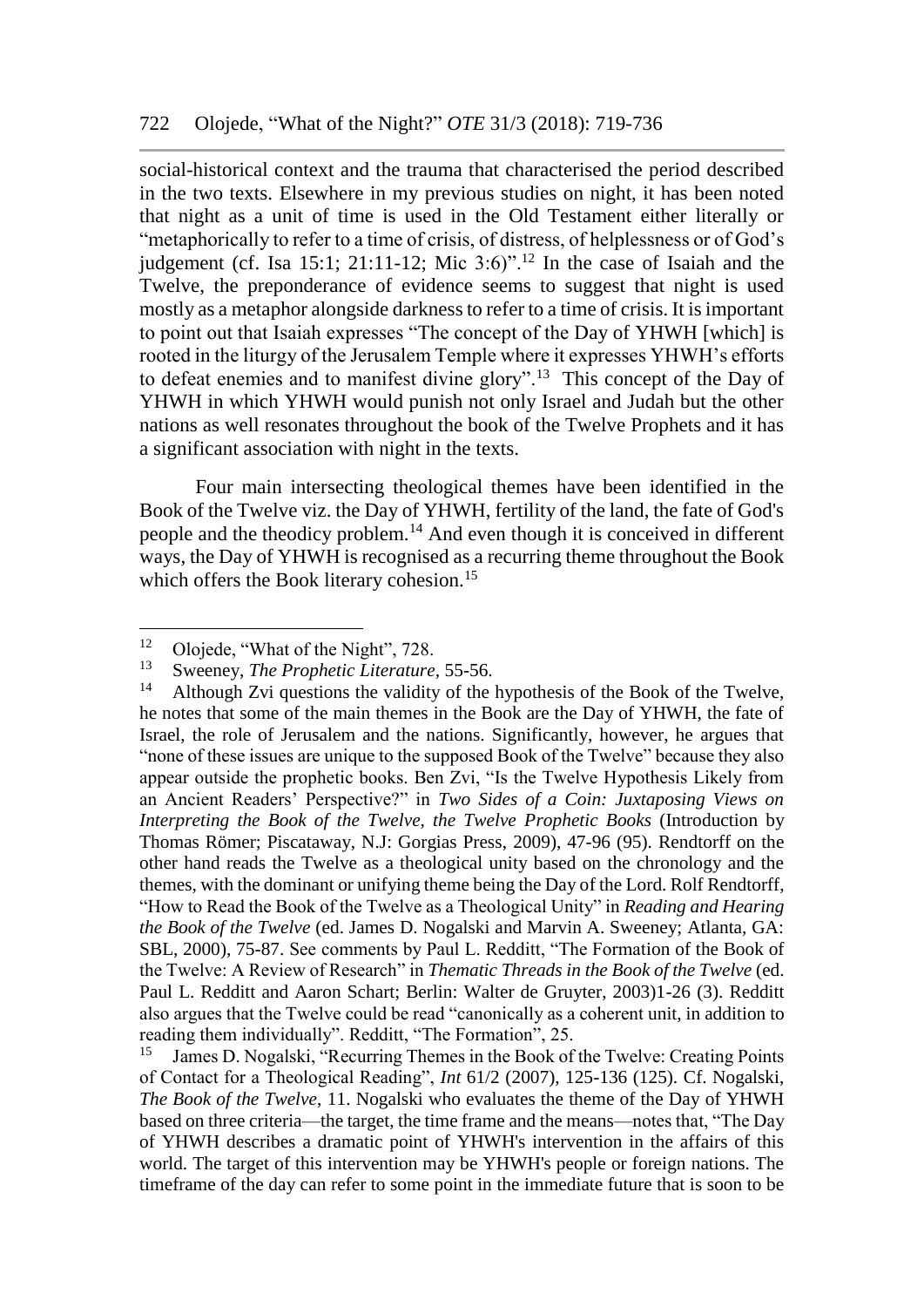### **B ISAIAH AND THE NIGHT OF JUDGEMENT**

The book of Isaiah contains approximately 19 references to the Hebrew word לְיָלָה) (night) and in most of the cases, night is used as a word pair with day in different combinations (Isa 4:5; 5:11; 16:3; 21:8, 12; 28:19; 27:3; 34:10; 62:6), as shown in the illustration below.

| No. | <b>Sequence</b>  | <b>Reference</b>                |
|-----|------------------|---------------------------------|
| 1.  | Day and night    | $4:5$ ; 28:19                   |
| 2.  | Day or night     |                                 |
| 3.  | Day nor night    | 60:11;62:6                      |
| 4.  | Day to night     | 38:12, 13                       |
| 5.  | Night nor day    | 34:10                           |
| 6.  | Night            | 15:1; 21:4, 11, 13; 29:7; 30:29 |
| 7.  | Night and day    | 27:3                            |
| 8.  | Noonday as night | 59:10                           |

Further, night-time activities in Isaiah appear to include both the positive and the negative. Like the psalmist (cf. Ps 63:5, 6; 77:2; 119:62), the prophet also expresses a strong desire for God in the night which is unabated even in the early hours of dawn (Isa 26:9). And he declares that the people will have a song in the night at their solemn assembly when they go up to the mountain of the Lord (Isa 30:29; cf. Job 35:10). In addition, the idea of watching even though could be associated with the day is more significantly used in respect of the night (Isa 21:8, 11-12; 62:6; cf. Pss 90:4; 119:148.<sup>16</sup>

> Then the guard cries out: "On the watchtower, O sovereign master, I stand all day long; at my post I am stationed every night (Isa 21:8).

Related to watching also is the idea of dreams and visions in the night. The prophet announced that judgment was coming from the Lord that would be unto the people like a dream or vision of the night  $(Isa 29:6-8)$ .<sup>17</sup> But then, in

actualized; or, it can refer to a point in the more distant future... The means of judgment on this day is an attacking army led by YHWH himself..." Nogalski, "Recurring Themes", 126. Cf. Nogalski, *The Book of the Twelve*, 11. James D. Nogalski, "The Day(s) of YHWH in the Book of the Twelve" in *Thematic Threads in the Book of the Twelve* (ed. Paul L. Redditt and Aaron Schart; Berlin: Walter de Gruyter, 2003), 192- 213 (195-196).

<sup>&</sup>lt;sup>16</sup> Note that a different kind of watching is also done in the tombs – "They sit among" the tombs and keep watch all night long" (Isa 65:4).

<sup>&</sup>quot;Judgment will come from the LORD...

It will be like a dream, a night vision.

There will be a horde from all the nations that fight against Ariel...

It will be like a hungry man dreaming that he is eating,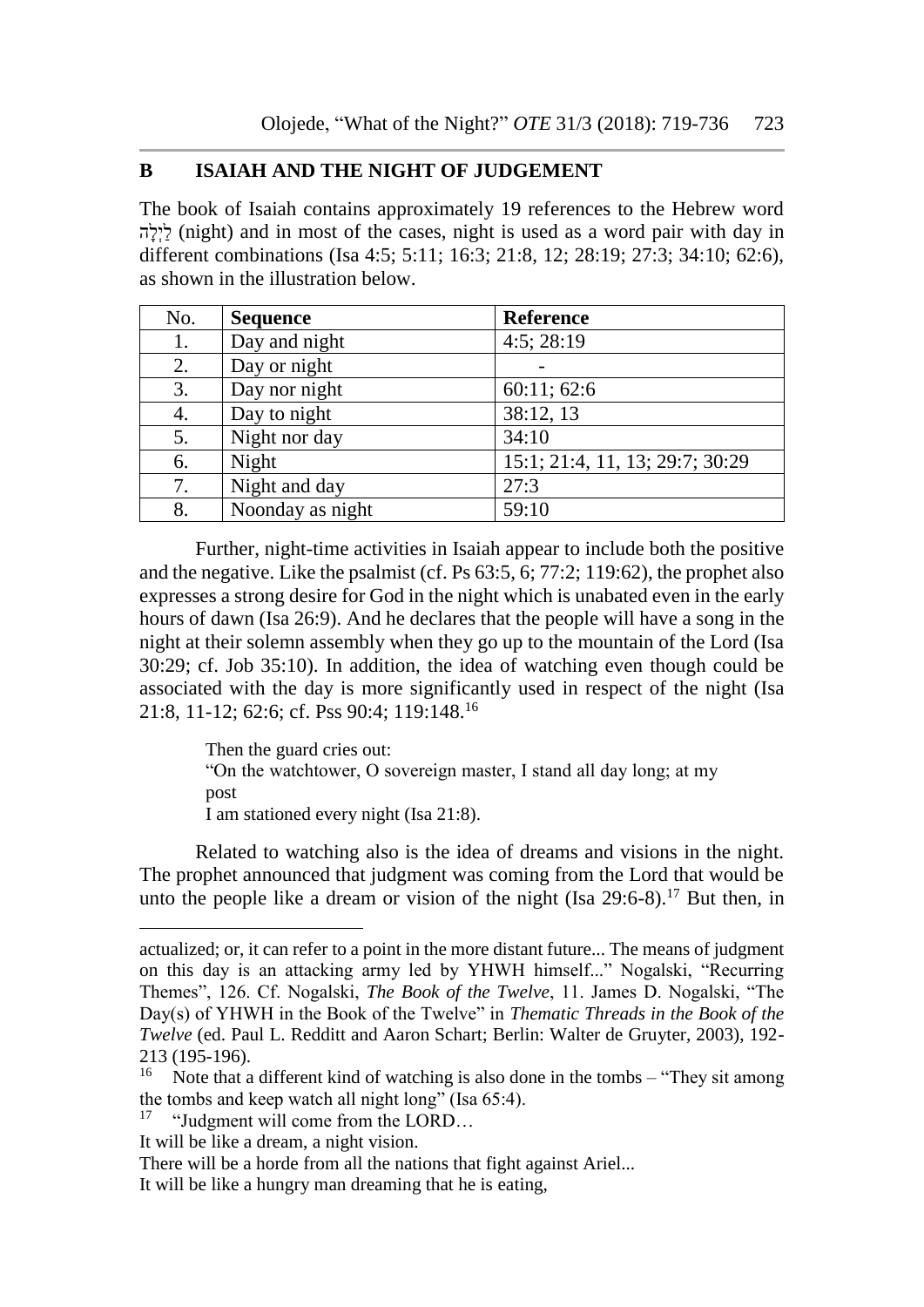Isaiah 28:18-19, the prophet announces that judgment from the Lord will sweep through the midst of Jerusalem not only in the day but also at night. Isaiah 28:20 continues with the motif of judgment at night with references to the bed being too short to stretch out on, and the blanket being too narrow to wrap around oneself. The people themselves admit that their confusion is so great that they stumble at daytime as if it were night-time.<sup>18</sup> However, the act of judgment at night is also reserved for the nations. The oracle against Moab shows that its destruction would happen at night. Ar and Kir, cities of Moab, would be devastated at night  $(Isa 15:1).19$  The fiery destruction of Edom would be a continuous one that takes place day and night (Isa 34:8-10). The destruction at night is also confirmed by the presence of owls and other nocturnal animals (Isa 34:12-15). Like that of Ariel (Isa 29:7), the destruction that is determined against Arabia would probably also take place at night (Isa 21:13).

It could be argued that the point that judgment occurs at night is central to the conception of night in the book of Isaiah. This point is buttressed by the story in Isaiah 37:36 (//Kgs 19:35) in which an angel of the Lord went into the camp of the King of Assyria and, in one night, struck 185 000 people. The act took place in the night because we read that when people arose early in the morning, there were dead corpses everywhere. Judgment against a whole people at night in Isaiah, however, departs from judgment on individual enemies in the Psalter.

As in the Job-Psalter texts, fear is also associated with the night in Isaiah (28:19; cf. Job 7:4; 30:17; Ps 91:5). The prophet recalls that the night that he had desired or longed for has now turned into a time of terror for him (Isa 21:4), and he is also wary of what the Lord would do to him, of the punishment the Lord would inflict on him (Isa 38:13). A major night-time actor is YHWH himself who sends judgment and destruction but who is also a source of protection and

Only to awaken and find that his stomach is empty.

It will be like a thirsty man dreaming that he is drinking,

Only to awaken and find that he is still weak and his thirst unquenched" (Isa 29:6-8).

<sup>&</sup>lt;sup>18</sup> "For this reason deliverance is far from us

and salvation does not reach us.

We wait for light, but see only darkness;

We wait for a bright light, but live in deep darkness.

We grope along the wall like the blind,

We grope like those who cannot see;

We stumble at noontime as if it were evening.

Though others are strong, we are like dead men" (Isa 59:9-10).

<sup>&</sup>lt;sup>19</sup> "…Indeed, in a night it is devastated,

Ar of Moab is destroyed!

Indeed, in a night it is devastated,

Kir of Moab is destroyed!" (Isa 15:1).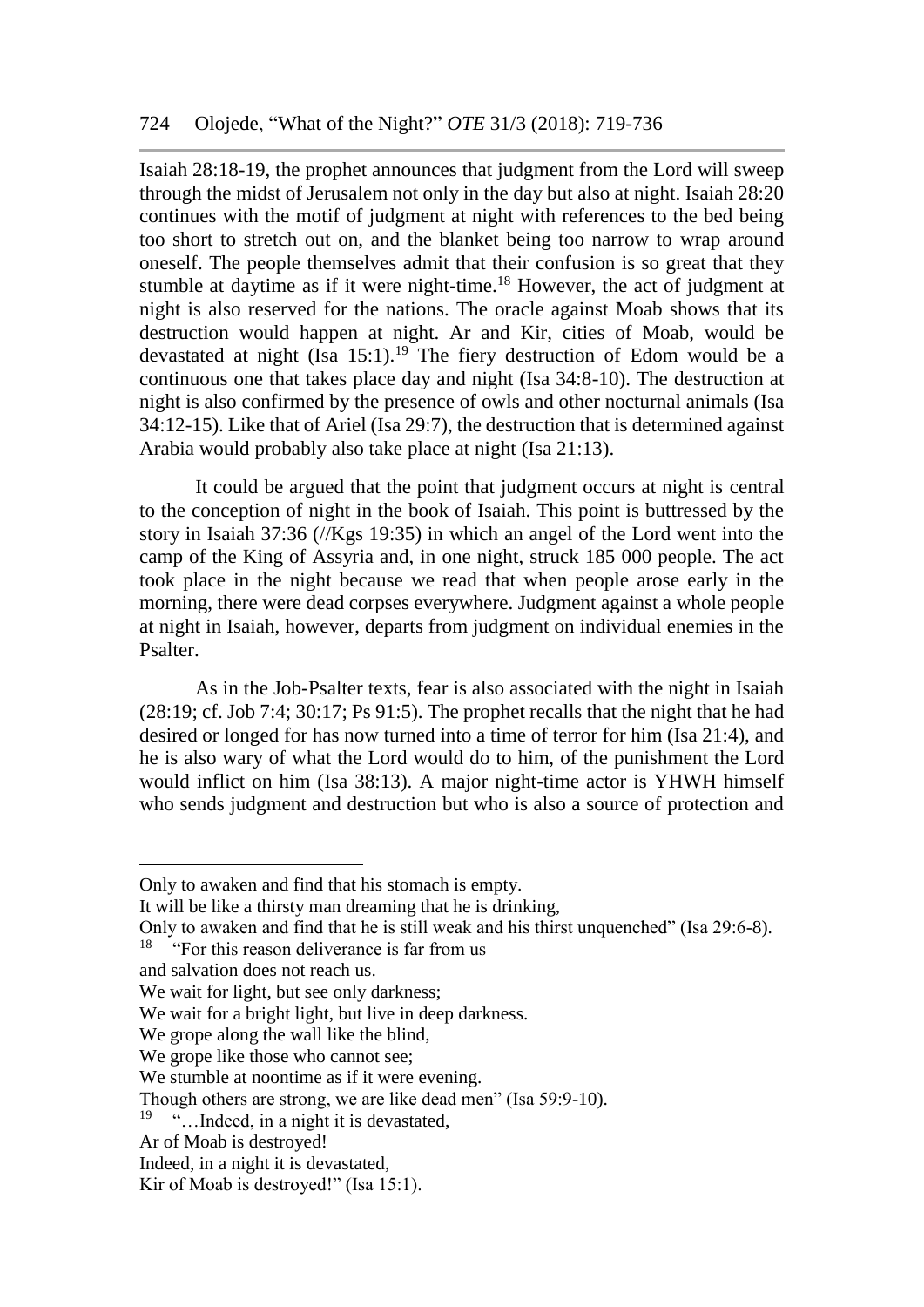defence for his people in the night (Isa  $4:5$ ;  $27:3$ ;  $62:6$ ).<sup>20</sup> The prophet like or as the watchman ( $\overline{Isa 21:11-12; 62:6}$ ) is also active at night (cf.  $\overline{Isa 21:4}$ ). He desires God in the night and continues on the watchtower (Isa 26:9; 21:8). Moreover, those who imbibe strong drink do so during the day and continue until they are fully inebriated at night-time.

Besides the overt references to night in the book of Isaiah, some other concepts that are associated with night-time occur such as bed (Isa 28:20; 57:2, 7, 8); stars (Isa 13:10; 14:13; 47:13); (new) moon (Isa 1:13-14; 3:18; 13:10; 24;23; 30:26; 60:19, 20; 66:23); sleep/rest (Isa 5:27; 29:10; 56:10; 57:2; cf. 14:30 – lie down). The mention of these words conjures images of night or of nighttime activities. What is remarkable here is that the word night is not used at all in the unit that is referred to as Deutero-Isaiah although darkness and its cognates occur there a number of times (Isa 42:7; 45:3, 7, 19; 47:5; 49:9; 50:10). I have established previously that there is a natural correspondence between night and darkness and that the two concepts are polarised against day and light, respectively. It is therefore unsurprising that darkness or cognates such as dark or darkening occur numerous times in Isaiah (5:20, 30; 8:22; 9:2, 19; 13:10; 24:11; 29:15, 18; 42:7, 16; 45:3, 7, 19; 47:5, 9; 49:9; 50:10; 58:10; 59:9; 60:2).

In Isaiah, darkness, like night, is used mostly to portend disaster and judgment that stems from the wrath of YHWH (cf. Isa 5:30; 8:22; 9:19; 59:9; 60:2). Metaphors of blindness and darkness are used to describe the condition of the Golah community at the time of the oracles in Isaiah<sup>21</sup> (cf. Isa 9:1-2; 29:18; 42:7, 16; 59:9). The elements also attest to the darkness that have come upon the nation as both the moon and the stars become darkened in the day of YHWH (Isa 5:30; 13:10; cf. Joel 2:10). Whereas the darkness that covers God's nation and people would eventually give way to light (Isa 9:2; 29:18; 42:7, 16; 50:10; 58:10) with the movement from judgment to salvation, utter darkness would cover the nations and the rest of the earth (Isa 8:22; 47:5; 60:2). The end of the darkness alludes to the end of the exile and Israel's suffering in captivity. Interestingly,

<sup>&</sup>lt;sup>20</sup> "Then the LORD will create"

over all of Mount Zion

and over its convocations

a cloud and smoke by day

and a bright flame of fire by night;

Indeed a canopy will accompany the LORD's glorious presence.

By day it will be a shelter to provide shade from the heat,

As well as safety and protection from the heavy downpour (Isa 4:5-6).

I, the LORD, protect it;

I water it regularly.

I guard it night and day,

so no one can harm it" (Isa 27:3).

<sup>21</sup> Claus Westermann, *Isaiah 40-66* (Transl. David M.G. Stalker from the German, OTL; London: SCM Press, 1969)107.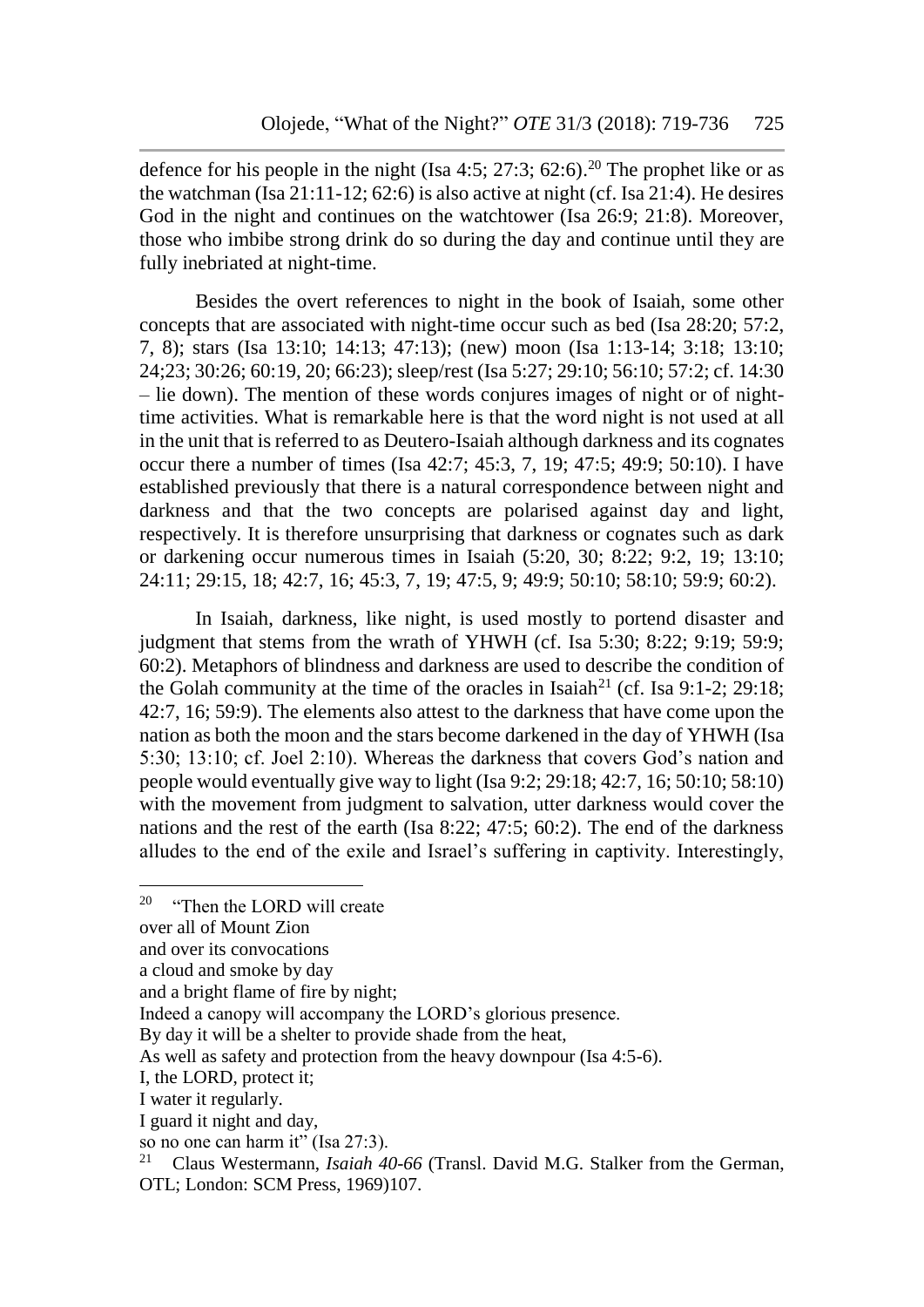the Lord takes responsibility for creating both light and darkness (Isa 45:7) and shows that he can turn darkness into light (Isa 42:16; cf. Gen 1:3-5).

Again, as in the Job-Psalter setting, the distinction between light and darkness is blurred in Isaiah (13:10; 16:3; 30:26; 59:10; cf. Job 5:14; 17:12; Ps 139:11). Day also flows into night and night into day in what appears to be a continuity of time or timelessness. Jerusalem's gates will be open day and night (Isa 60:11) and the watchmen on its walls will keep silent neither day nor night. Imageries of the morning also contrast with those of night in Isaiah (Isa 5:11; 14:12; 17:11, 14; 21:12; 28:19; 32:2; 37:36; 38:13; 50:4; 58:8), suggesting that night does not necessarily have the final say in the order of events.

# **C NIGHT IN THE BOOK OF THE TWELVE**

In discussing the concept or theology of night in the Book of the Twelve, it is important to remark here that only the first six books and Zechariah contain clear references to night. The word night does not occur at all in the books of Nahum, Habakkuk, Zephaniah, Haggai and Malachi. However, in Nahum and in Zephaniah, the term dark/ness appears once (Nah 1:8; Zeph 1:15).

# **1. Nahum, Habakkuk, Zephaniah, Haggai and Malachi and the Absence of Night?**

Although the imagery of the Day of YHWH is expressed in these five books, (Am 5:18-20; Joel 2:1-14; Zeph 1:2-18; Hag 2:23; Mal 3:2, 17; 4:1, 3, 5), the book of Nahum differs from the majority of the other prophets because most of the prophet's oracle in its present form is directed against Israel's enemies rather than against Israel, Judah or Jerusalem.<sup>22</sup> Several similarities are found between Nahum and Isaiah 40-55, for example Nah 1:15//Isa 52:7,<sup>23</sup> but Nahum is also linked in particular to Jonah as both books focus on the doom of Nineveh/Assyria (cf. also Nahum 1:3 and Jonah 4:2 where YHWH is described as slow to anger).<sup>24</sup> Regarding the fate of the people of Nineveh, Nahum declares that these enemies of YHWH will be pursued by/into darkness (Nah 1:8). In that verse, darkness, like flood, is personified as an agent of YHWH that is sent to make an end to the people of Nineveh.

Zephaniah on the other hand announces the destruction of Jerusalem by the Babylonian army as well as the restoration of the city. The day of YHWH is designated as a day of judgement and punishment. Like Nahum, Zephaniah also uses the motif of darkness to portend the day of YHWH which he says would be "a day of wrath, a day of trouble and distress, a day of waste and desolation, a

<sup>22</sup> Coggins, "In Wrath Remember Mercy", 11; R. Mason, *Micah, Nahum, Obadiah* (Old Testament Guides; Sheffield: JSOTSS Press/Sheffield Academic Press, 1991), 57. <sup>23</sup> Mason, *Micah*, 81.<br><sup>24</sup> Coggins "In Wratl

<sup>24</sup> Coggins, "In Wrath Remember Mercy", 7, 12; Mason, *Micah,* 83; Sweeney, *The Prophetic Literature*, 196.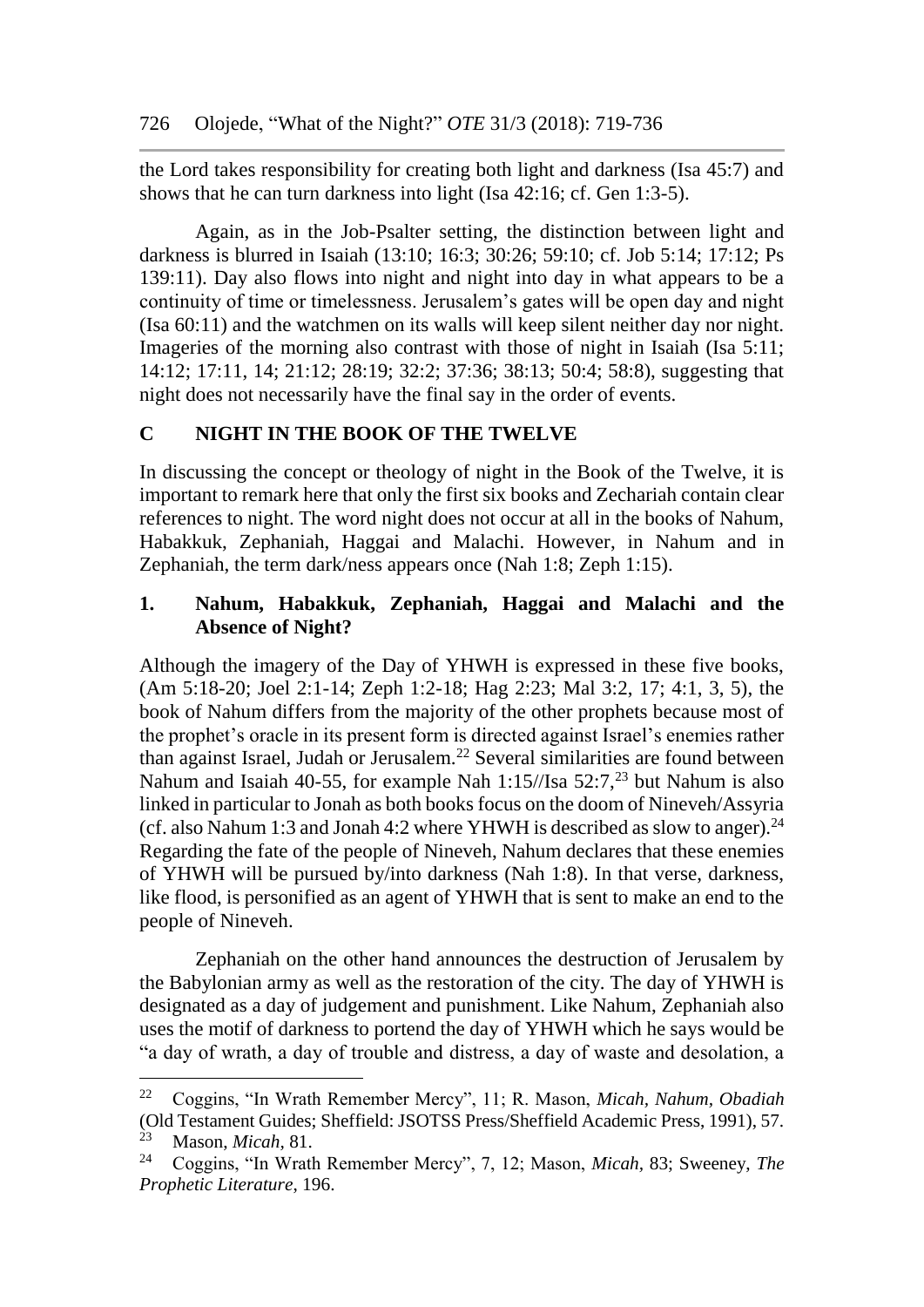day of darkness and gloominess, a day of clouds and thick darkness" (Zeph 1:15 ASV). But unlike in Isaiah where judgement prevails at night, Zephaniah declares that YHWH actually brings his judgement to light every morning (Zeph 3:5).

Whereas the books of Habakkuk, Haggai and Malachi contain no mention of night or darkness, the central question raised in Habakkuk is why YHWH would bring an oppressor, that is, Babylonia, against Judah.<sup>25</sup> Habakkuk then makes some allusions to night in 2:1-3. As in Isaiah 21:8 where the prophet stands day and night at the watch post, Habakkuk also says he would stand at his watch post and keep watching until he gets an answer from YHWH. The reference to vision in Habakkuk 2:3 indicates that his time of continual watch includes the night. Additionally, both the sun and moon stand still at the appearance of YHWH suggesting that the theophany transcended day and night (Hab 3:11; cf. Josh 10:12-13). The book of Haggai which takes a narrative form calls for the reconstruction of the Temple of which Zerubbabel is seen "as YHWH's designated regent".<sup>26</sup> The prophet also seeks the restoration of the Yehud community which had been under Persian rule.<sup>27</sup> It is unsurprising therefore that the short book contains no reference to night or darkness since the prophet only aims at stirring the people to a positive action that would herald a brighter future. Malachi's oracle which stresses YHWH's abhorrence of divorce, calls upon the people to return to YHWH and "to hold firm to the covenant as YHWH's messenger approaches".<sup>28</sup> But in the book, there is no night.

# **2. Hosea and the Night of Stumbling**

The prophet Hosea uses his own marriage to Gomer as a metaphor to depict Israel as YHWH's wayward wife who "engaged in harlotry by pursuing other lovers, prompting Hosea/YHWH to punish the wayward bride with divorce…"<sup>29</sup> The nation is experiencing judgement because it had forsaken YHWH. Therefore, Hosea's prophetic oracles appeal to the people of Israel to move away from judgment, repent and return to YHWH who is angry with them because of their association with Egypt and Assyria.<sup>30</sup>

<sup>25</sup> <sup>25</sup> Sweeney, *The Prophetic Literature*, 198.<br><sup>26</sup> Sweeney, *The Prophetic Literature* 

<sup>26</sup> Sweeney, *The Prophetic Literature*, 201; R.J. Coggins, *Haggai, Malachi, Zechariah* (Old Testament Guides; Sheffield: Sheffield Academic Press, 1987), 34.

<sup>27</sup> Coggins, *Haggai, Malachi, Zechariah,* 34. For more on the book of Haggai, see Kessler (2002).

<sup>28</sup> Sweeney, *The Prophetic Literature*, 167, 207. Note Jones, *The Formation of the Book of the Twelve*, 156-161 who draws an extensive relationship between Malachi and the book of Jonah especially with regards to the question of theodicy and of divine justice.<br> $^{29}$  Sy

<sup>29</sup> Sweeney, *The Prophetic Literature*, 174.

Sweeney, *The Prophetic Literature*, 174, 177.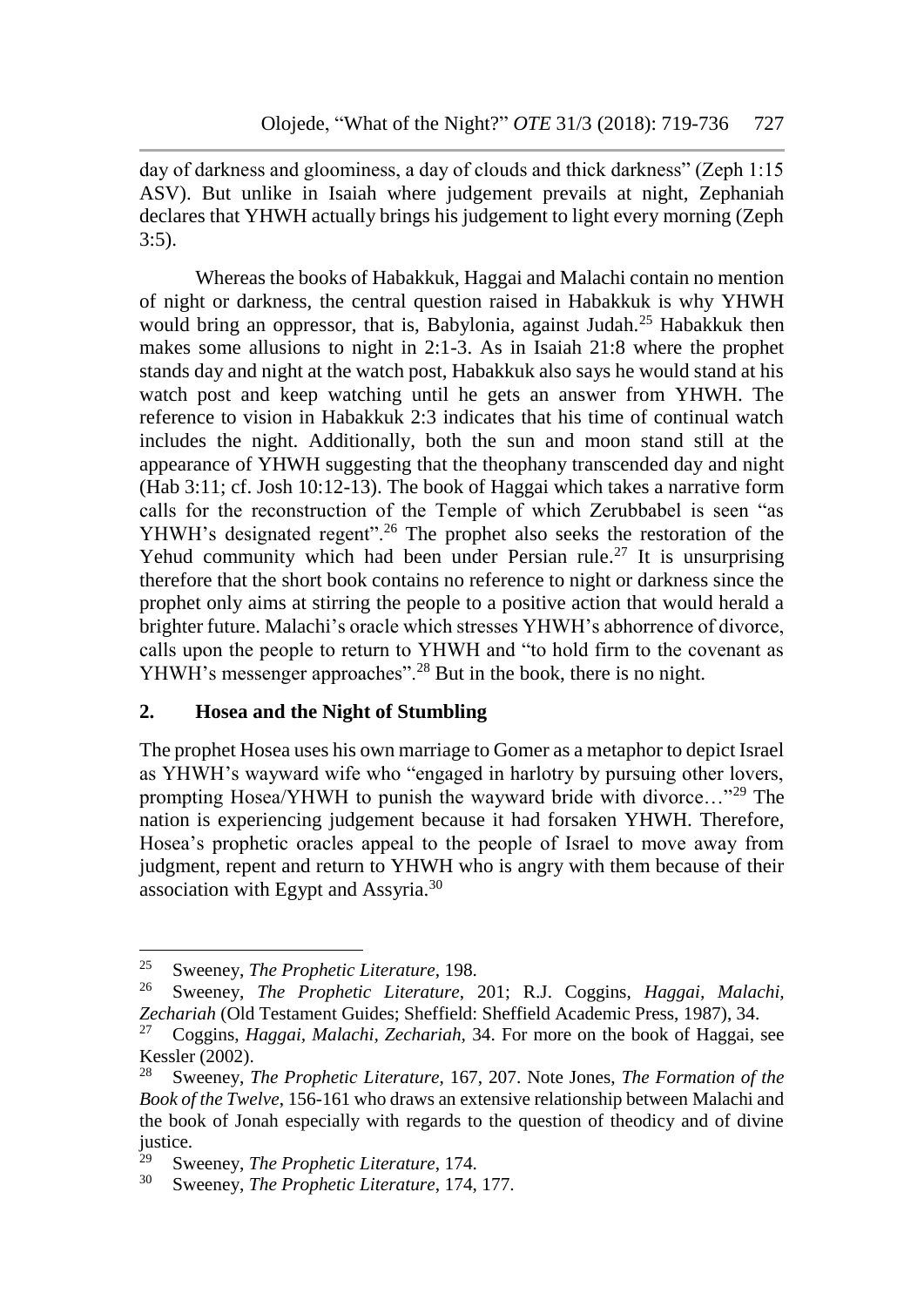## 728 Olojede, "What of the Night?" *OTE* 31/3 (2018): 719-736

In Hosea 4, where the first of the two occurrences of night in the book is found, the prophet shows that YHWH has an axe to grind with his people who have forgotten his laws and now suffer punishment for their sins. The common people are not the only ones in error, their priests and prophets have also failed YHWH. YHWH therefore declares that the people "will stumble by day, and the prophets also will stumble" along with them by night (Hos 4:4-5). This verse calls to mind Micah 3:6-7 which states that the sun would set on the prophets and night would come upon them without visions. In other words, the idea of the prophets stumbling by night implies that they would no longer receive any word or vision from YHWH. Rather, what they would experience is confusion. Stumbling in the dark is clearly the fallout of the people's lack of knowledge (Hos 4:6). They have rejected knowledge and are destroyed because of their ignorance.

Hosea 7 further describes Ephraim's unfaithfulness to YHWH and notes that in their error the people have become a bitter and angry nation. This anger smoulders in the night and reaches its climax in the morning: "…Their hearts are like an oven; their anger smoulders all night long, but in the morning it bursts into a flaming fire" (Hos 7:6). Night seems to offer no positive thing to Hosea's audience, neither does the morning; for at the break of day, the king of Israel would be cut off completely (Hos 10:15) and his people would be like the morning cloud and like the dew which soon disappear (Hos 13:3). Nonetheless, the prophet enjoins the people to seek the Lord who would come to their rescue as certainly as the appearance of the dawn<sup>31</sup> and come to them as the winter rain and the spring rain that water the earth (Hos 6:3-4).

# **3. Joel and the Night of Mourning**

l

A central motif which runs through the book of Joel is the day of YHWH (1:15; 2:1, 11, 31; 3:14). The book begins with a description of the devastation that has come upon Israel – the drought and its attendant misery— and the proclamation of a national fast. The prophet then declares the imminent appearance of the day of the Lord and the judgement on the land and on the nations that oppressed Israel. But the judgement and sorrow will give way to a new era of prosperity and restoration (Joel 3:18). Although the word night occurs only once in Joel, the prophet employs extensive and vivid imageries of darkness and gloom to depict Israel's situation at a time of apostasy and judgement. In Joel 1:13, the prophet calls to the people:

> Gird yourselves with sackcloth, and lament, O priests; wail, O ministers of the altar! Come, spend the night in sackcloth, O ministers of my God, for the grain offering and the drink offering are withheld from the house of your God (NASB, cf. 2:17).

<sup>&</sup>lt;sup>31</sup> Cf. Hosea 6:3-4; 7:6; 10:15 and 13:3 for references to the morning.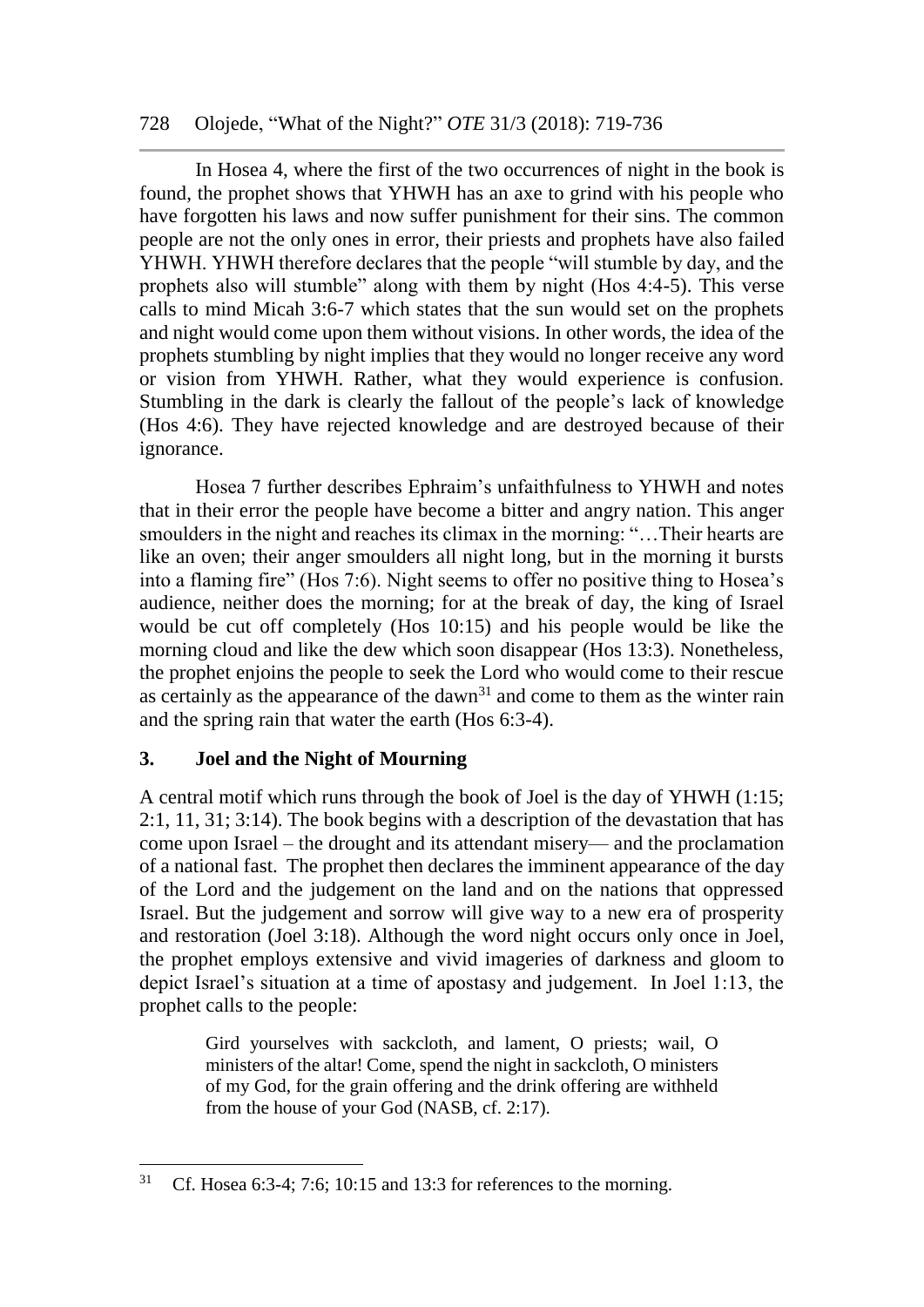The priests and the ministers are called upon to spend the night in mourning and lamentation. But they are also to invite the elders and all the people of the land to join in a fast and cry unto the Lord together (Joel 1:14-15; 2:16). The night of doom and gloom has no room for the groom or for his virgin bride because of the looming judgement of the day of YHWH (Joel 1:8-9, 15; 2:16). Although day is characterised by light, it is preceded by night and darkness. And so is the day of YHWH; it is not only foreshadowed by the deepest darkness, it is "A day of darkness and gloom, a day of clouds and thick darkness" even though it is morning time (Joel 2:2; cf. Amos 5:18; Zeph 1:15). On that day, daytime loses its power because "The sun and the moon grow dark and the stars lose their brightness" (Joel 2:10, 31; 3:15). It is a day of tears, of wailing and of desperate sorrow.

But in the end, judgement will not prevail, for YHWH will pour out his spirit and whoever calls upon his name will be saved (Joel 2:28, 32). YHWH will restore the fortunes of his people and the mountains will once again drip with new wine (Joel 3:1, 18; Am 9:13).

# **4. Amos and the God of the Night**

Amos is recognised as the first prophet to condemn not only the people of Judah and Israel in his oracles but also the neighbouring nations.<sup>32</sup> The oracles address mostly the northern kingdom of Israel, pronouncing judgement on it and on the neighbouring nations that have exploited Israel. However, the prophet also calls on the people to return to YHWH.<sup>33</sup> Sweeney notes that, "Overall, Amos envisions the Day of YHWH, perhaps, a day that signals YHWH's defence of the nation (see Joel) as a day of YHWH's judgment against Israel (Amos 5:18-  $20$ )".<sup>34</sup> It is in the context of that day of YHWH that the only reference to night in Amos occurs (5:8). The people are enjoined to seek YHWH in order to live (5:5-6) because the Day approaches.

However, several imageries of darkness occur in the book. Amos 4:13 presents YHWH to the people as the one who makes dawn into darkness or darkens day into night (4:13; 5:8). Interestingly, YHWH is also the One who changes deep darkness into morning (5:8), corroborating findings from Job-Psalter that the distinction between night and day is sometimes fuzzy, as day dissolves into night and night into day at the behest of YHWH (Pss 74:6; 139:11- 12; Job 5:14; 17:12; 18:6; cf.10:22; Isa  $45:7$ ).<sup>35</sup> Amos therefore confirms that YHWH is solidly in control of both the day and the night (Am 5:8). In Amos 5:18, the prophet goes on to link the day of YHWH with darkness—that day

<sup>32</sup> Hasel, *Understanding the Book of Amos,* 17.

<sup>&</sup>lt;sup>33</sup> Sweeney, *The Prophetic Literature*, 182, 185.<br><sup>34</sup> Sweeney, *The Prophetic Literature*, 186, See

<sup>34</sup> Sweeney, *The Prophetic Literature*, 186. See also Hasel, *Understanding the Book of Amos,* 107.

Olojede, "What of the Night", 733.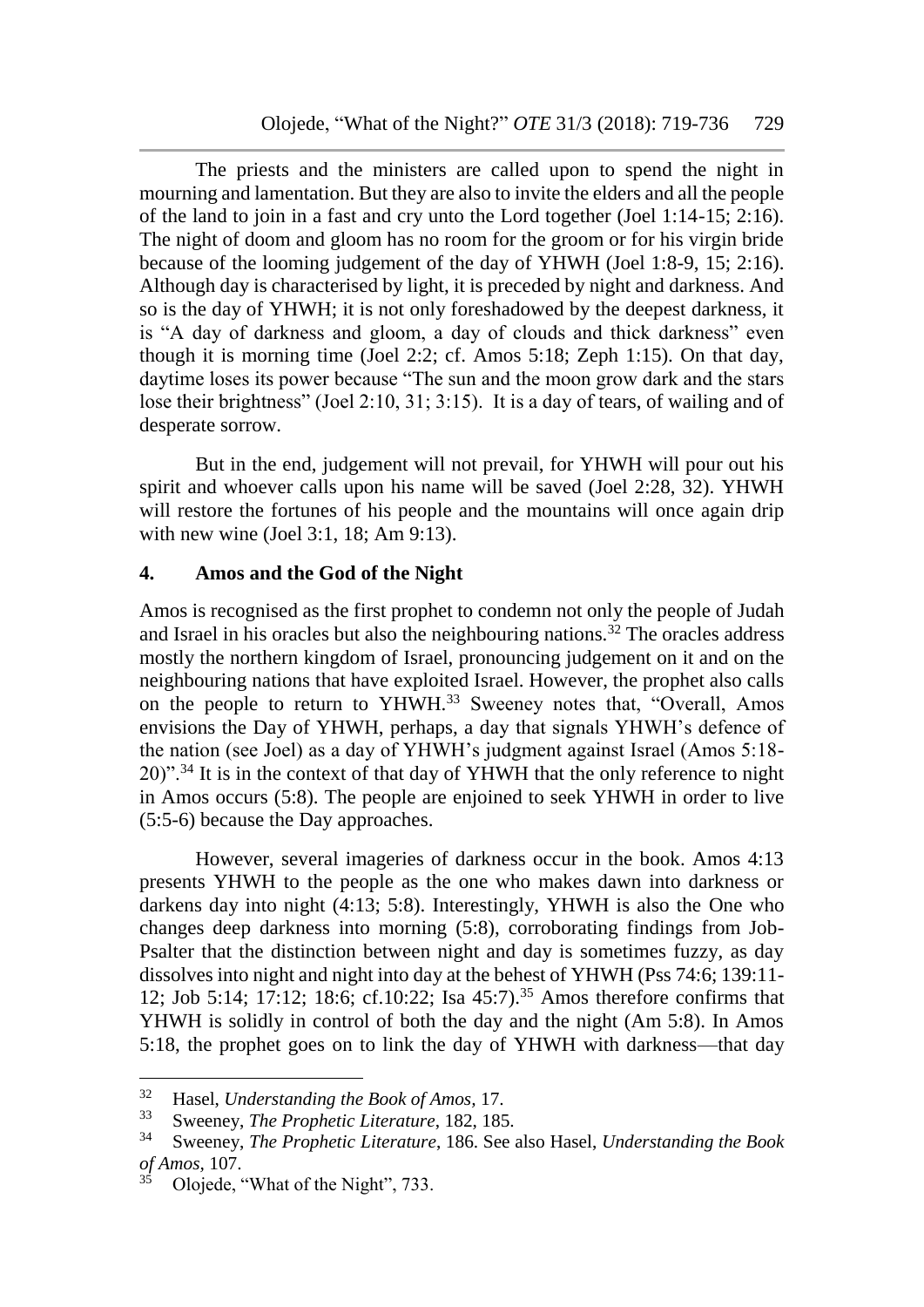would be darkness and not light (see also Am 5:20). YHWH would accomplish that by causing the sun to go down at noon and cause the earth to darken in daylight (Am 5:9). The gloom and mourning that characterise that day in Joel 2:2 are also witnessed here (Am 5:10; cf. Zeph 1:15). And even though YHWH's judgement is inevitable, restoration is also assured. As in the reports of Prophet Joel, the mountains will once again drip with new wine (Joel 3:18).

# **5. Obadiah and the Thieves by Night**

As short as the book of Obadiah is,<sup>36</sup> it contains one mention of night (Obad v.5). The oracle recorded in the book is primarily against  $Edom<sup>37</sup>$  and its close parallel with the prophecy of Jeremiah cannot be overlooked (Obad 1-7, 16//Jer 49:7-22).<sup>38</sup> Obadiah vv.11, 15, 16 and 18 are also comparable to Joel 3:3; 1:15; 3:17 and 2:5 respectively. <sup>39</sup> Renkema argues that "Obadiah borrows the image of thieves from Jeremiah".<sup>40</sup> In v.5 of the book, Obadiah uses the metaphor of thieves robbing at night to underscore the destruction that would come upon Edom. He claims that night thieves (or robbers) would only take as much as they wanted but the destruction of Edom would be total. In the previous verse, an allusion to night is also found. Edom may attempt to soar high like an eagle and make its nest among the stars, but it would be brought down. The motif of the day of YHWH which is visible all through the Book of the Twelve also surfaces in Obadiah (v.15). But that day is a day of judgement for the nations. The nations especially Edom will experience misfortune but the people of God will experience deliverance and their king will be enthroned in Zion (vv.17, 21).

# **6. Jonah and the Nights in the Deep**

l

Like Haggai, the book of Jonah also takes a narrative form but highlights the question of theodicy and of YHWH's righteousness. In Jonah, the prophet tries to run away from a divine assignment to Nineveh and from YHWH. Therefore,

<sup>36</sup> With twenty-one verses, Obadiah is the shortest Old Testament book. Richard J. Coggins, "Judgment between Brothers: A Commentary on the Book of Obadiah", in *Israel among the Nations: A Commentary on the Books of Nahum and Obadiah and Esther* (ed. Richard J. Coggins and Paul S. Re'emi; Grand Rapids, MI: Wm. B. Eerdmans, 1985), 67-100 (67). Mason, *Micah,* 87).

<sup>&</sup>lt;sup>37</sup> Although the oracles are aimed specifically at Edom, Coggins asserts that, "Edom is becoming a symbol of all that stands in enmity to God". Coggins, "Judgment between Brothers", 76.

<sup>38</sup> Coggins, "Judgment between Brothers", 68, 73; Johan Renkema, *Obadiah* (Historical Commentary on the Old Testament; Leuven: Peeters, 2003), 39.<br><sup>39</sup> Coggins "Judgmant between Brothers", 72.

 $^{39}$  Coggins, "Judgment between Brothers", 73.<br><sup>40</sup> Renkema *Obadiah* 134 In Renkema's view

Renkema, *Obadiah*, 134. In Renkema's view, "The fact that the night is mentioned as the time of the robbery leads one to the conclusion that we are dealing here with the secret operations of thieves. For this reason we opt for the translation 'burglars in the night', which respects both the element of violence and that of secrecy". Renkema, *Obadiah,* 133-134.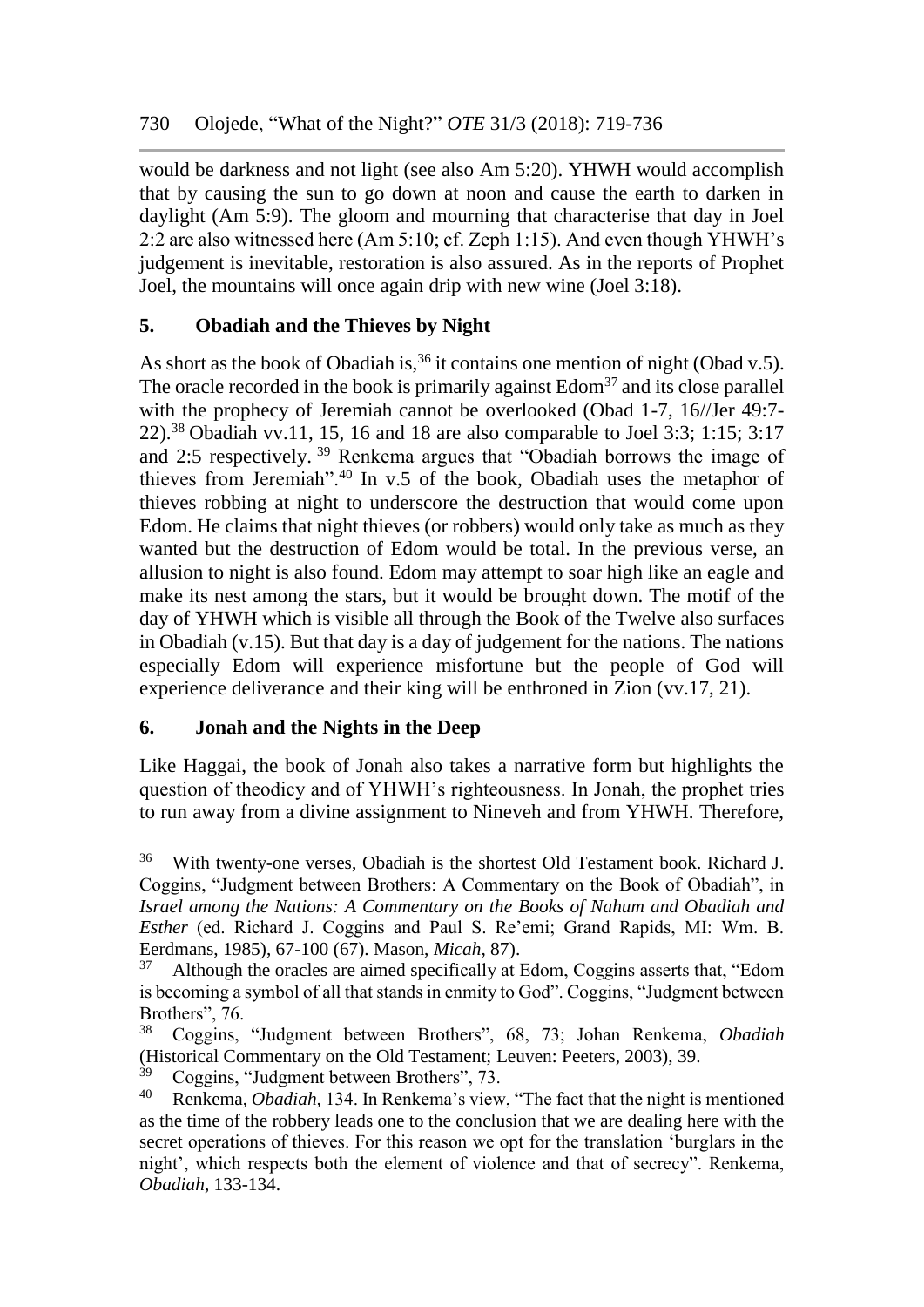he joins a ship that is sailing to Tarshish. But the hand of YHWH is against him and he is thrown into the deep where he ends up in the belly of a huge fish. It is in the belly of the fish that night falls for Jonah and it would be three days and three nights later before he is freed from the clutches of death (Jonah 1:17). Even though it is daytime on land, in the belly of the fish, the three days and three nights are one unbroken night; for the prophet does not see the light of day.

Jonah's prayer in chapter 2 which shares resemblances with some Psalms<sup>41</sup> and shows that the several nights in the deep prove to be a time of distress and desperation. He is totally cut off from the YHWH that he is escaping from and his soul experiences deep anguish. In the netherworld of darkness and overwhelming flood, his heart-cry to God could only be for mercy. After he is disgorged by the fish, Jonah heads to Nineveh and preaches so hard that even the animals join the people of Nineveh to fast and mourn in repentance (Jonah 3:8). But the day breaks again for Jonah and his eyes see the sun and the beauty of a little plant that sprang up in the night (4:7-8). Then he becomes angry, angry at YHWH for sparing Nineveh and for destroying the plant that shaded him from the heat of the sun, angry enough to want to die. In spite of his anger, YHWH's *hesed* prevails over judgement.

# **7. Micah and Night without Visions**

The book of Micah which could be mistaken for a mini-Isaiah because of their common themes and oracles (Mic. 4:1-4//Isa. 2:2-4 <sup>42</sup>) actually differs from Isaiah in some other respects. Micah is assumed to be a contemporary of Isaiah $43$  and the book begins with a divine call for the destruction of Samaria and Judah in Micah 1-3,<sup>44</sup> using "YHWH's punishment of Samaria as a paradigm for that of Jerusalem".<sup>45</sup> Micah 4-5 on the other hand contains oracles of salvation whilst Micah 6-7 presents additional oracles of judgment and hope.<sup>46</sup>

Mason notes that the book of Micah "shares with the book of Isaiah the promise of God's universal rule in a restored and elevated Jerusalem so that the nations will come there and submit themselves to his adjudication and rule" (cf.

<sup>41</sup> See for example, Jonah 2:1//Ps 130:1-2; Jonah 2:2//Pss 18:4-6; 22:24; 86:13; 88:1- 7; 120:1. Various other allusions to different parts of the Psalms are visible in Jonah's prayer.<br> $42$  W

Wilheim Wessels, "YHWH, the God of New Beginnings: Micah's Testimony", *HTS Teologiese Studies/Theological Studies* 69/1 (2013), Art. #1960, 8 pages. http://dx.doi.org/10.4102/.<br><sup>43</sup> Mason Micch 19: Sm

<sup>43</sup> Mason, *Micah,* 19; Smith-Christopher, *Micah*, 28.

<sup>44</sup> Mark McEntire, *A Chorus of Prophetic Voices: Introducing the Prophetic Literature of Ancient Israel* (Louisville, KY: Westminster John Knox Press, 2015), 70. <sup>45</sup> Sweeney, *The Prophetic Literature*, 193.<br><sup>46</sup> Mason *Misah 14* See also Wassels "VI

Mason, *Micah*, 14. See also Wessels, "YHWH, the God of New Beginnings".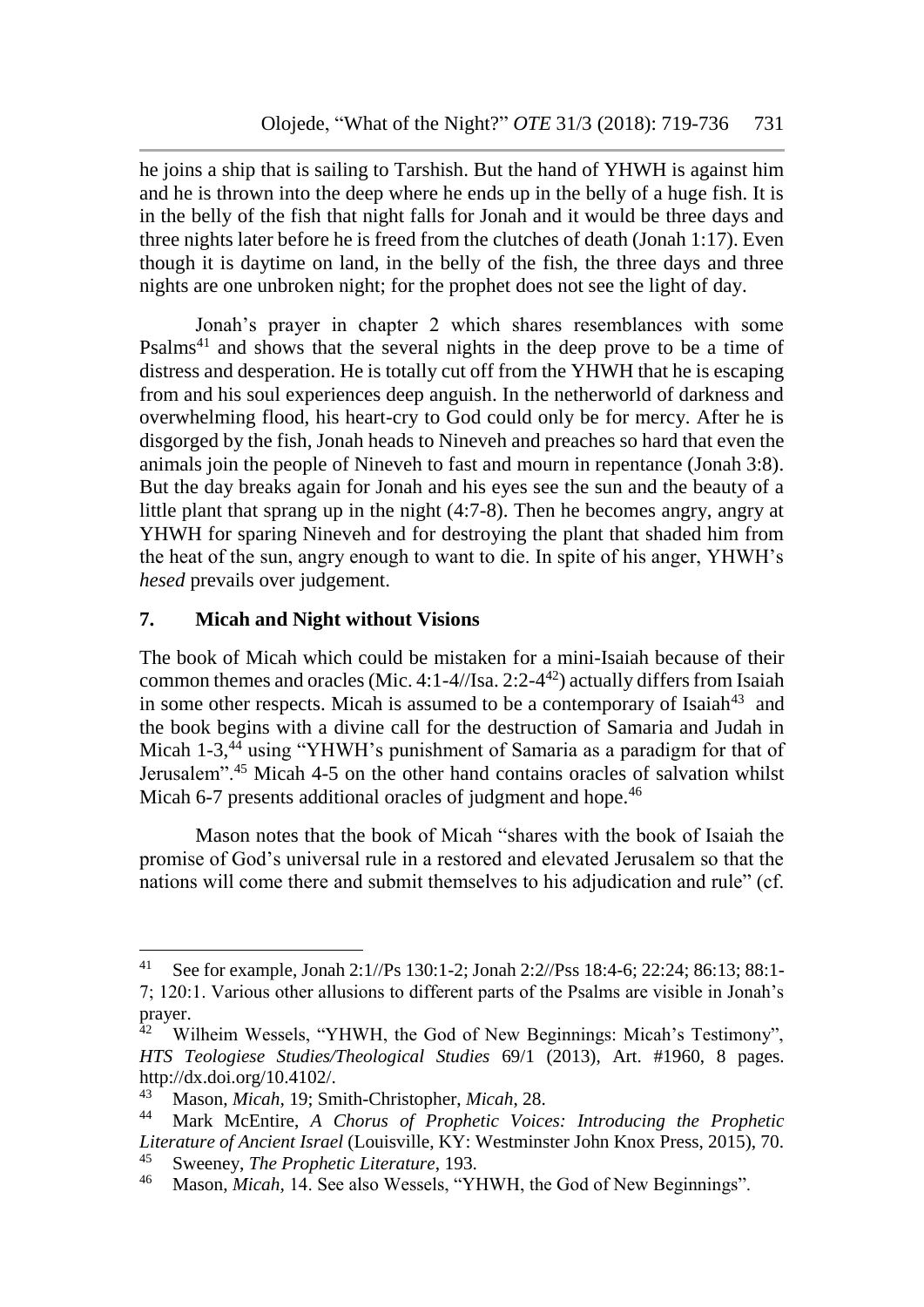Mic 4:3).<sup>47</sup> He adds that, "Both apparently delivered similar messages, especially in denouncing the greed and ruthlessness of the powerful and wealthy, in predicting judgment from God, and in calling for ethical righteousness in society".<sup>48</sup> And like Isaiah, the message of Micah also shows a movement from destruction to restoration, from judgment to hope. However, Sweeney points out that "Unlike his better-known colleague Isaiah, Micah calls for the destruction of Jerusalem (Mic 3:12)".<sup>49</sup> In addition, "Whereas Isaiah calls for submission to the rule of the nations, most notably Persia, as the will of YHWH, Micah calls for the overthrow of the oppressive nations and restoration of a righteous Davidic monarch".<sup>50</sup>

Although Micah 2:1 contains an allusion to night<sup>51</sup>, the only night-time activity that is mentioned in the book relates to dreams and visions (Mic 3:6-7). Micah 3 in which the reference to night is found contains an oracle of judgment against the prophets of Israel (Mic 3:5-8). According to Smith-Christopher, "Micah describes the fate of corrupt prophets as silent darkness" and that, "The result of this dark silence from God will be the shame of the prophets".<sup>52</sup> As in Isaiah, the metaphors of night and darkness are used by Micah to show that the prophets have been cut off from YHWH and that their activities are condemnable. Although Isaiah implies that dreams and visions occur at night (Isa 29:6-8) and that prophets and priests could err in vision through strong drink (Isa 28:7), Micah specifically shows that such dreams and visions are associated with prophets. Indeed, Old Testament prophets, particularly the seers, operated in the realm of dreams and visions (e.g. Num 12:6; 24:4, 16; 2 Sam 7:17; Ezek 1:1; Hos 12:10; Zech 13:4). However, "It is striking how often 'visions' are spoken of in negative contexts and are paired with divination. Thus, Jeremiah features two bitter denunciations of prophetic corruption that strongly echo Micah: Jer 14:14… and 23:16…<sup>"53</sup> It is ironic also that dreams and visions which

<sup>47</sup> <sup>47</sup> Mason, *Micah,* 11.

<sup>48</sup> Mason, *Micah,* 19.

<sup>49</sup> Sweeney, *The Prophetic Literature*, 192. McEntire asserts that, "Micah 3 ends with the vision of Jerusalem as a "plowed… field" and "a heap of ruins." The land and houses that these people coveted and confiscated will be taken away or destroyed by a foreign enemy". McEntire, *A Chorus of Prophetic Voices*, 71.

<sup>&</sup>lt;sup>50</sup> Sweeney, *The Prophetic Literature*, 193.<br><sup>51</sup> Micab 2:1 declares wee upon those who

Micah 2:1 declares woe upon those who devise wicked schemes on their beds and carry them out when the morning breaks.

<sup>52</sup> Daniel L. Smith-Christopher, *Micah: A Commentary* (OTL; Louisville, KY: Westminster John Knox, 2015), 117.

<sup>53</sup> Smith-Christopher, *Micah*, 116. Smith-Christopher further explains that, "The term for "revelation" (or "divination") is also used to speak of a "diviner," a *qōsēm* (Isa 3:2; Zech 10:2); thus the root term is used to speak of divination, and usually the forbidden variety (e.g., Deut 18:10, 14; 1 Sam 6:2; Isa 44:25). In short, what we have is a general condemnation from Micah, cast in vocabulary that speaks of the typical work of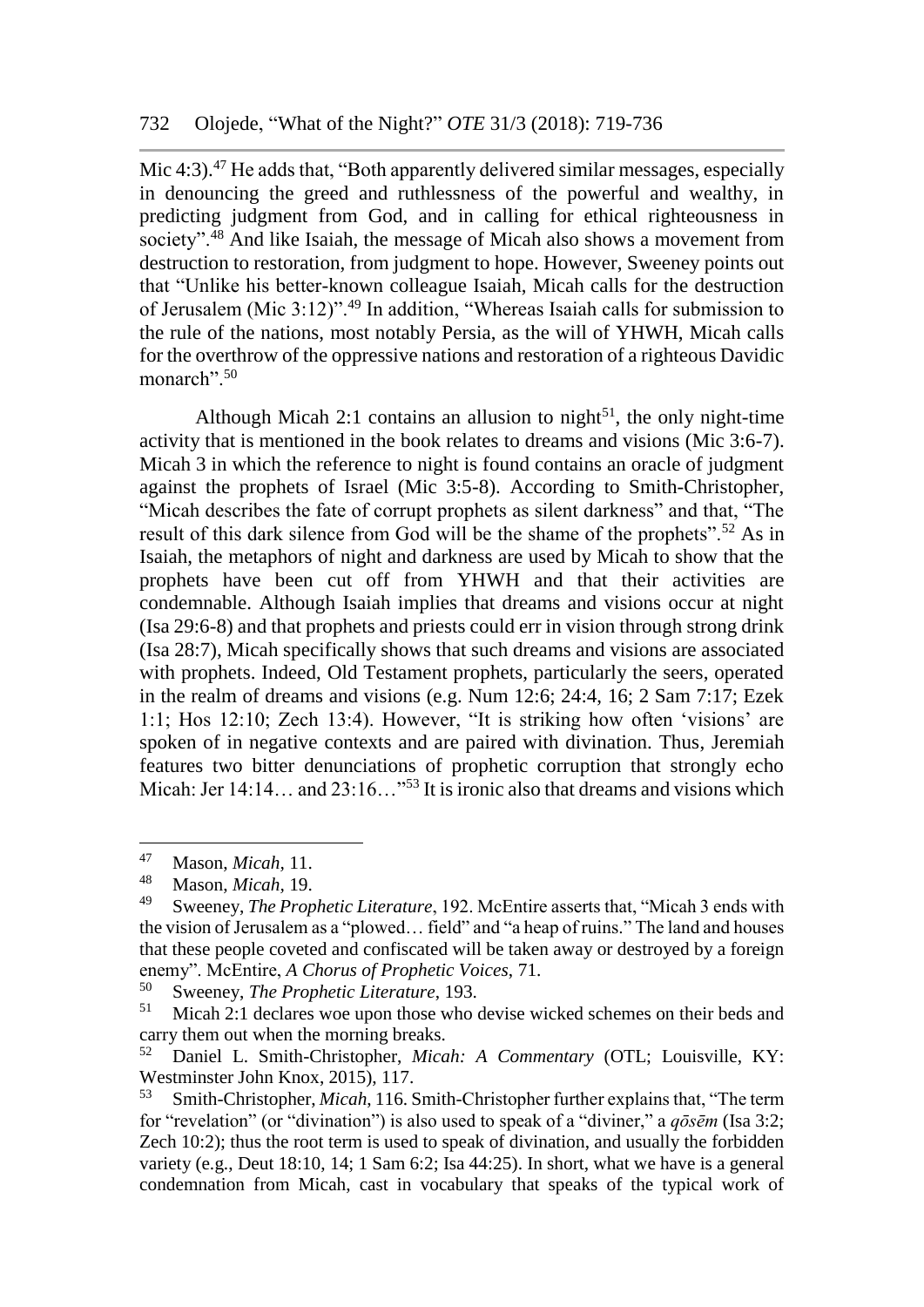are revelatory and associated with a burst of light from the divine actually occur at night, at a time of darkness. Therefore, to the prophets of Israel who are at the centre of night-time activities in the book, the Prophet Micah says, night would be, literally and figuratively, a time of darkness.

As in Isaiah where darkness would eventually give way to light, Micah also expresses strong confidence that his darkness, the darkness of Jerusalem and of the people of God will turn to light; therefore, the enemy should not gloat (Mic 7:8). As a matter of fact, the Lord will be the light of his people (Exod 13:21; Ps 27:1; Isa 2:5). The movement again is from disaster to hope and this verse recalls also Isaiah 9:2 in which the people who sat in darkness see a great light.

### **8. Zechariah and Visions of the Night**

The book of Zechariah is also written in a narrative form and according to Sweeney, it "cites extensively from Isaiah and other prophetic books (e.g., Zech 8:20-23; cf. Isa 2:2-4)" which "would cast Zechariah as an authentic witness to the Isaian tradition".<sup>54</sup> Zechariah is often linked with Haggai based on Ezra 5:1 and  $6:14$  which mention both prophets.<sup>55</sup> But Zechariah is more of a seer who like Ezekiel shares several visionary experiences which have some apocalyptic content.<sup>56</sup> Eight visions are reported in Zechariah which mention the word night twice (Zech 1:8; 14:7) and darkness once (Zech 14:16). The first reports the prophet's vision of a man riding on a red horse among other coloured horses (Zech 1:8). This is followed by the prophet's conversation with an angel of YHWH who explains that the horses have been assigned to patrol the earth and by YHWH's response to the angel (Zech 1:9-17).

The second reference to night is in the context of the day of YHWH in which there will be no light because the sources of light in heaven will congeal (14:6) and curiously, this would happen not in the day or in the night but in the evening and there will be light (Zech 14:7). No doubt, the day of YHWH is one of the central motifs in Zechariah which mentions, numerous times, the phrase, "in that day" or the day of YHWH (Zech 2:11; 3:10; 9:16; 12:3, 4, 6, 8, 9, 11, 13:1, 2, 4; 14:1, 4, 6, 8, 9, 13, 20, 21). It is assumed here that the subsequent visions in the book also took place at night. Zechariah claims that he was awakened out of sleep by the angel who talked with him (Zech 4:1). The

prophets: divining, seeing visions, reporting God's intentions. For Micah, these are no longer reliable sources!" Smith-Christopher, *Micah*, 116.

<sup>54</sup> Sweeney, *The Prophetic Literature*, 203.

<sup>55</sup> Coggins, *Haggai, Malachi, Zechariah,* 40.

<sup>56</sup> Coggins, *Haggai, Malachi, Zechariah,* 41, 48. Coggins also points out that, "The opening words of Malachi are… identical with those of Zech. 9.1; 12.1; the closing words (4.5f.) also show some similarity with Zechariah in that they are concerned with the re-interpretation of earlier prophetic material". Coggins, *Haggai, Malachi, Zechariah*, 72.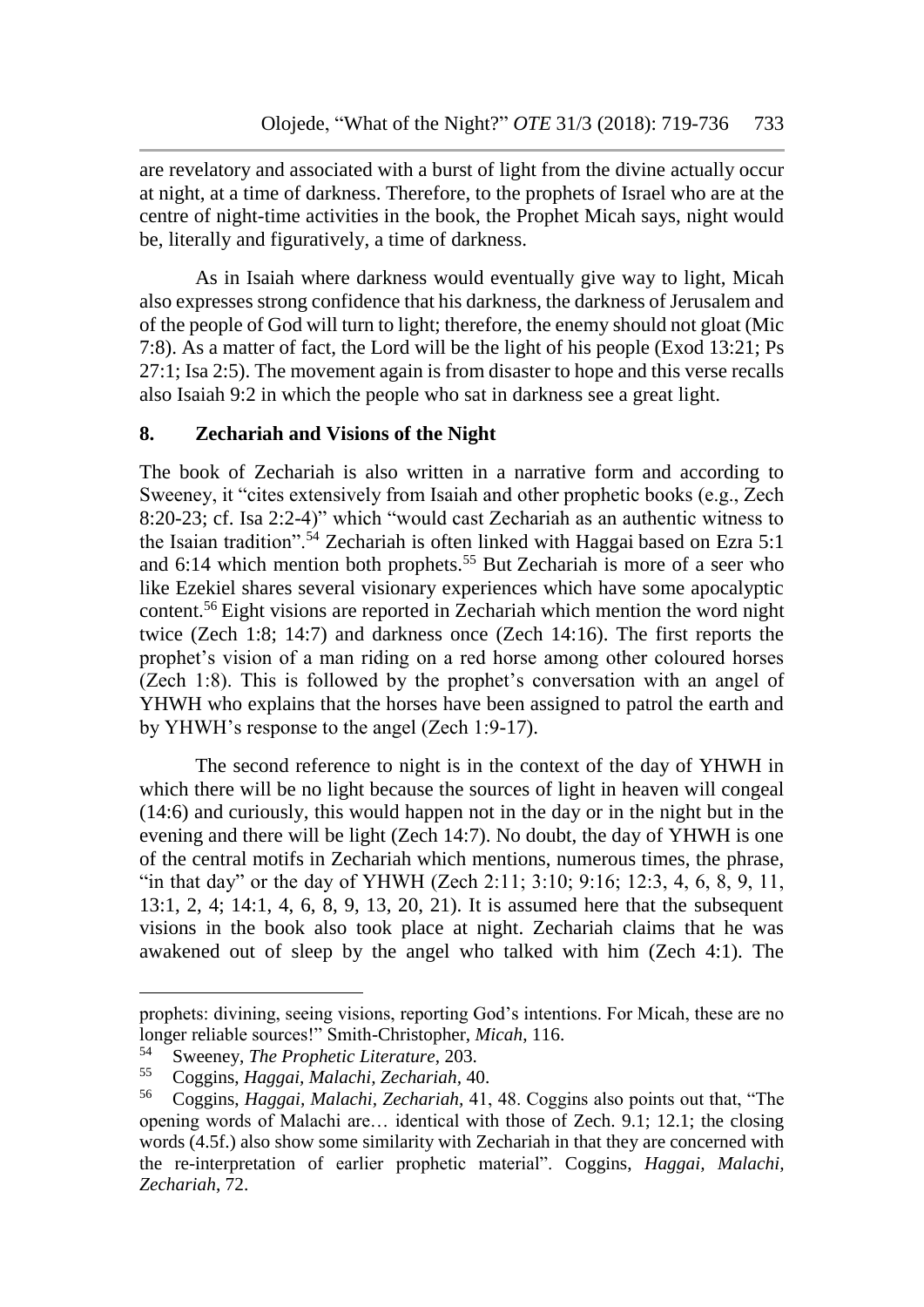experience of Zechariah who sees visions at night therefore contrasts with Hosea 4:4-5 and Micah 3:6-7 which report that visions of the night are withheld from Israel's prophets.

## **D CONCLUSION**

I have shown that night is used metaphorically in Isaiah and the Book of the Twelve to underscore the theological underpinnings in these texts especially in respect of the day of YHWH which is a motif that Isaiah shares with the Book of the Twelve. It is ironic that the day of YHWH is actually characterised by night and darkness, confirming again the blurry line between night and day. It can be argued that the use of night as a metaphor in the texts to depict Israel's experiences of desolation and judgement was informed by the traumas of the exilic and post-exilic periods. Although three of the books in the Twelve (Habakkuk, Haggai and Malachi) contain no overt reference to night or darkness and two books (Nahum and Zephaniah) only mention darkness and no night, the references to night in the other books at one level or another find resonance with night in Isaiah or in other books in the Twelve.

At the same time, the occurrence of night in each of the books seems to emphasise some unique characteristics. In Isaiah, judgement and night go hand in glove whereas the people of Israel stumble at night in Hosea and mourn at night in Joel. To Amos, God's control of the night is without question and Obadiah employs the metaphor of thieves that operate at night to capture the destruction that would come on Israel's enemies but in Jonah and Zechariah, there is a personal undertone to night-time activities. As active characters in the night, Jonah experiences nights of horror and darkness in the deep whilst Zechariah experiences visions from YHWH at night. On the contrary, Micah shows that night can come without visions even to the seer. The seeing eyes grow dim, yet light comes to those who sit in darkness and they behold YHWH's righteousness.

## **BIBLIOGRAPHY**

- Coggins, Richard J. "In Wrath Remember Mercy: A Commentary on the Book of Nahum". Pages 5-63 in *Israel among the Nations: A Commentary on the Books of Nahum and Obadiah and Esther*. Edited by Richard J. Coggins and Paul S. Re'emi. Grand Rapids, MI: Wm. B. Eerdmans, 1985.
- Coggins, Richard J. "Judgment between Brothers: A Commentary on the Book of Obadiah". Pages 67-100 in *Israel among the Nations: A Commentary on the Books of Nahum and Obadiah and Esther*. Edited by Richard J. Coggins and Paul S. Re'emi. Grand Rapids, MI: Wm. B. Eerdmans, 1985.
- Coggins, R.J. *Haggai, Malachi, Zechariah*. Old Testament Guides. Sheffield: Sheffield Academic Press, 1987.
- Hasel, Gerhard F. *Understanding the Book of Amos: Basic Issues in Current Interpretations*. Grand Rapids, MI: Baker Book House, 1991.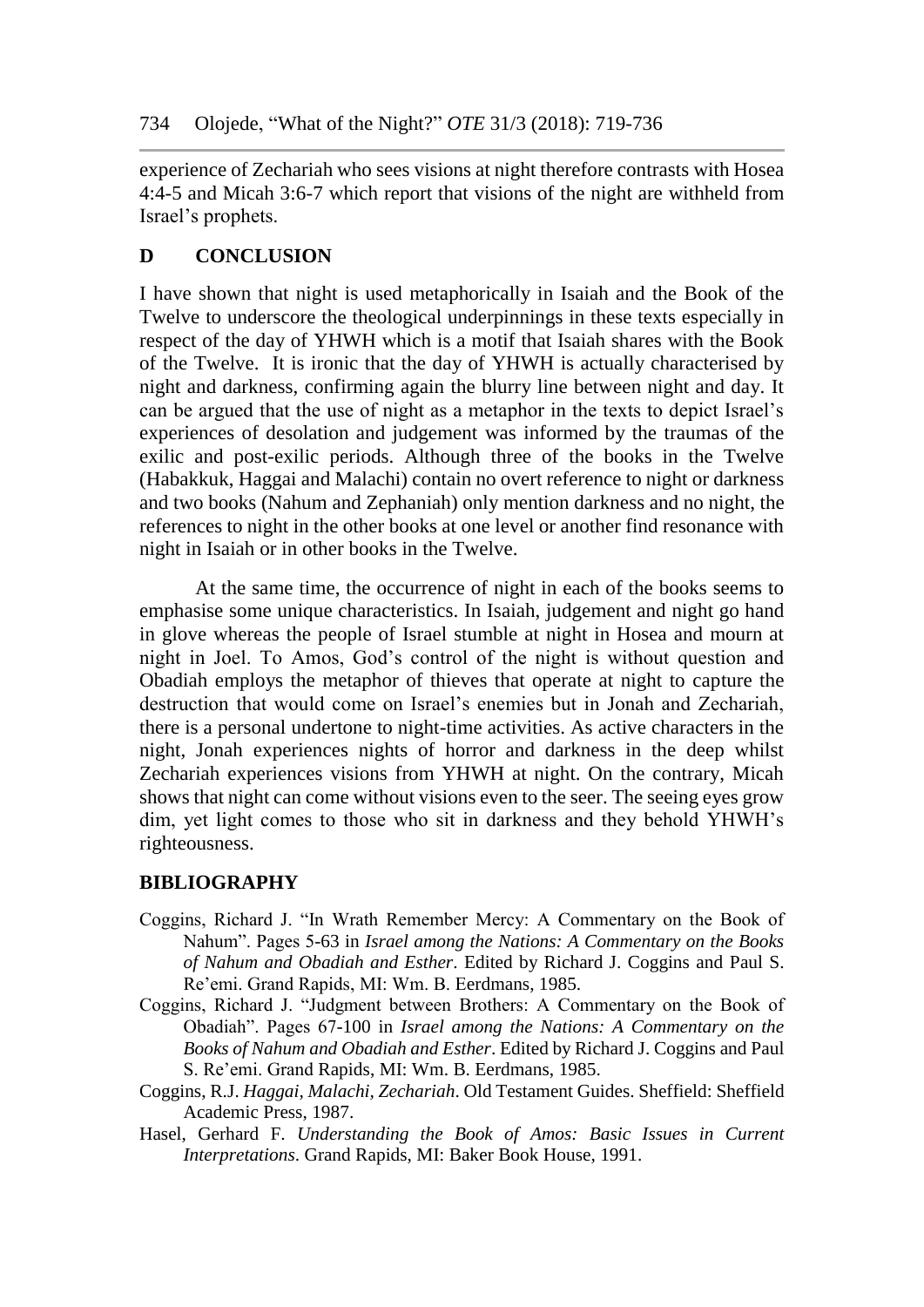- Jones, Barry Alan. *The Formation of the Book of the Twelve: A Study in Text and Canon*. SBL Dissertation Series 149. Atlanta, GA: SBL, 1995.
- Kessler, John. *The Book of Haggai: Prophecy and Society in Early Persian Yehud*. Supplements to Vetus Testamentum 91. Atlanta: SBL, 2002.
- Mason, R. *Micah, Nahum, Obadiah*. Old Testament Guides. Sheffield: JSOTSS Press/Sheffield Academic Press, 1991.
- Mays, James Luther. *Amos: A Commentary*. OTL. Fourth Edition London: SCM, [1969]1978.
- Mays, James Luther. *Micah: A Commentary*. OTL. London: SCM, 1976.
- McEntire, Mark. *A Chorus of Prophetic Voices: Introducing the Prophetic Literature of Ancient Israel*. Louisville, KY: Westminster John Knox Press, 2015.
- Nogalski, James D. "The Day(s) of YHWH in the Book of the Twelve". Pages 192-213 in *Thematic Threads in the Book of the Twelve*. Edited by Paul L. Redditt and Aaron Schart. Berlin: Walter de Gruyter, 2003.
- Nogalski, James D. "Recurring Themes in the Book of the Twelve: Creating Points of Contact for a Theological Reading". *Interpretation* 61/2 (2007), 125-136. <https://doi.org/10.1177/002096430706100202>
- Nogalski, James D. *The Book of the Twelve: Hosea—Jonah*. Smyth & Helwys Bible Commentary. Macon, GA: Smyth & Helwys Publishing, 2011.
- Olojede, Funlola O. "What of the Night? Theology of Night in the Book of Job and the Psalter." *Old Testament Essays* 28/3 (2015): 724-737. [https://doi.org/10.17159](https://doi.org/10.17159%20/2312-3621/2015%20/v28n3a10)  [/2312-3621/2015 /v28n3a10](https://doi.org/10.17159%20/2312-3621/2015%20/v28n3a10)
- Olojede, Funlola O. "What of the Night? Conceptions of Night in Proverbs, Ecclesiastes and Song of Songs." *Scriptura* 116 no. 2 (2017): 148-159. Special Edition. Storyteller and Sage: Celebrating the Legacy of Hendrik Bosman.
- Redditt, Paul L. "The Formation of the Book of the Twelve: A Review of Research". Pages 1-26 in *Thematic Threads in the Book of the Twelve*. Edited by Paul L. Redditt and Aaron Schart. Berlin: Walter de Gruyter, 2003.
- Redditt, Paul L. "Themes in Haggai-Zechariah-Malachi." *Interpretation* 61 no. 2 (2007): 185-197.
- Rendtorff, Rolf. "How to Read the Book of the Twelve as a Theological Unity". Pages 75-87 in *Reading and Hearing the Book of the Twelve*. Edited by James D. Nogalski and Marvin A. Sweeney. Atlanta, GA: SBL, 2000.
- Renkema, Johan. *Obadiah*. Historical Commentary on the Old Testament. Leuven: Peeters, 2003.
- Smith-Christopher, Daniel L. *Micah: A Commentary*. OTL. Louisville, KY: Westminster John Knox, 2015.
- Sweeney, Marvin A. *The Prophetic Literature*. IBT. Nashville, TN: Abingdon, 2005.
- Wessels, Wilheim "YHWH, the God of New Beginnings: Micah's Testimony." *HTS Teologiese Studies/Theological Studies* 69 no. 1 (2013), Art. #1960, 8 pages. http://dx.doi.org/10.4102/
- Westermann, Claus. *Isaiah 40-66*. Translated by David M.G. Stalker from the German. OTL. London: SCM Press, 1969.
- Zvi, Ben and Nogalski, James. *Two Sides of a Coin: Juxtaposing Views on Interpreting the Book of the Twelve, the Twelve Prophetic Books*. Introduction by Thomas Römer. Piscataway, N.J: Gorgias Press, 2009.